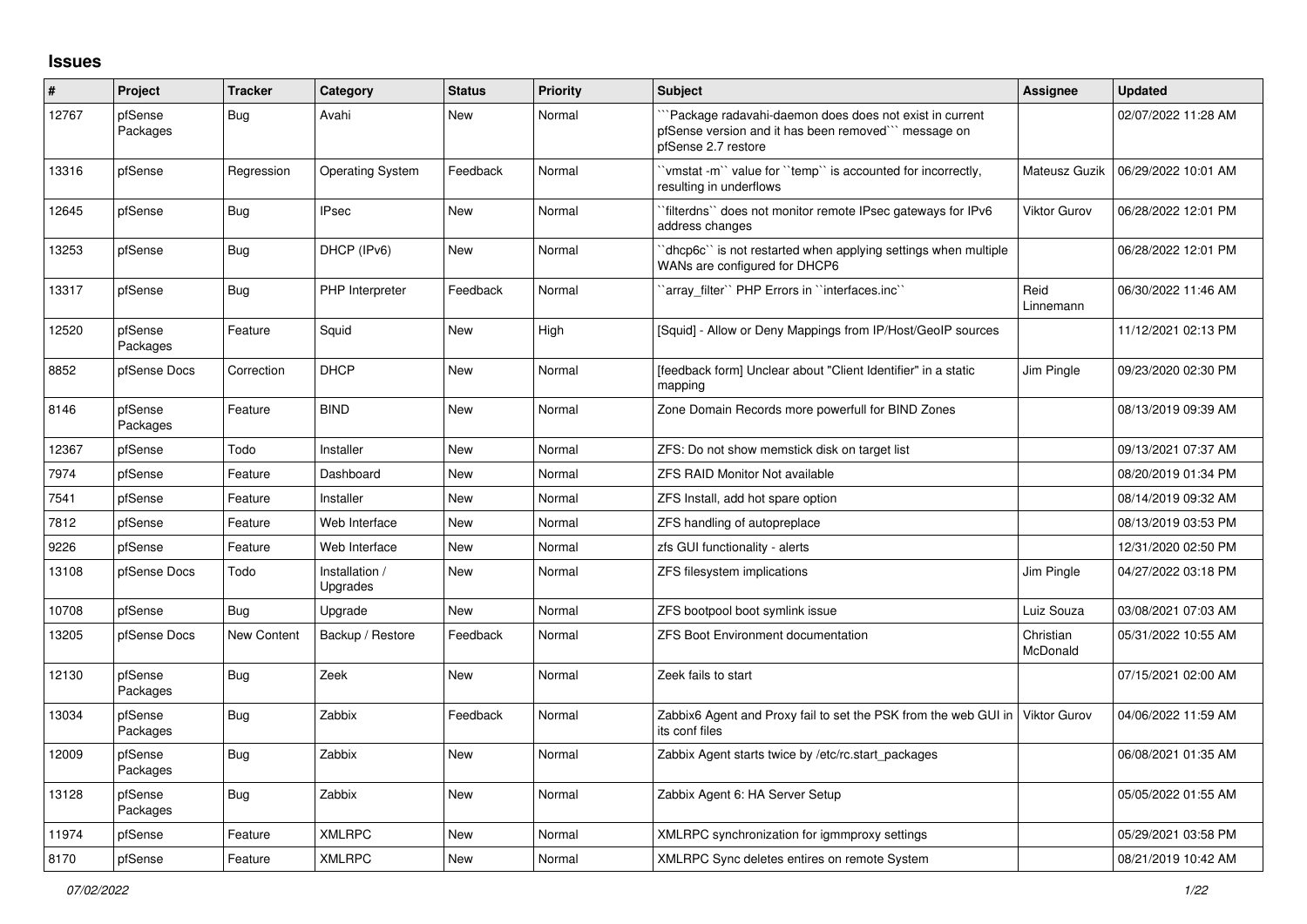| $\vert$ # | Project             | <b>Tracker</b>     | Category          | <b>Status</b> | Priority | <b>Subject</b>                                                                                                       | Assignee              | <b>Updated</b>      |
|-----------|---------------------|--------------------|-------------------|---------------|----------|----------------------------------------------------------------------------------------------------------------------|-----------------------|---------------------|
| 10731     | pfSense             | Feature            | <b>XMLRPC</b>     | New           | Very Low | XML-sync primary/secondary config flag                                                                               |                       | 07/06/2020 03:52 PM |
| 11953     | pfSense             | <b>Bug</b>         | <b>IGMP Proxy</b> | New           | Normal   | XG-1541 crashes when igmpproxy is enabled and network<br>interfaces status change                                    |                       | 05/24/2021 04:55 PM |
| 13141     | pfSense<br>Packages | <b>Bug</b>         | squidguard        | New           | Normal   | wrong page squidguard block                                                                                          |                       | 05/09/2022 05:33 PM |
| 8566      | pfSense             | <b>Bug</b>         | CARP              | New           | Normal   | Wrong IPv6 source in NS request in case using of IPv6 alias                                                          |                       | 06/12/2018 01:26 PM |
| 12812     | pfSense<br>Packages | Feature            | arpwatch          | New           | Normal   | Would it be helpful if the FreeBSD net-mgmt/arpwatch port had<br>an option to use mail/dma for mail delivery?        |                       | 02/16/2022 06:09 PM |
| 13016     | pfSense Docs        | <b>New Content</b> | Virtualization    | New           | Normal   | Workaround for bandwith issues since 2.6 when installed in<br>Hyper-V                                                |                       | 04/01/2022 01:06 PM |
| 7986      | pfSense             | <b>Bug</b>         | Wireless          | New           | Normal   | WLAN card no longer properly initialized under 2.4.0                                                                 |                       | 06/19/2020 08:08 AM |
| 7367      | pfSense<br>Packages | Feature            | Squid             | New           | Normal   | Wizard for Squid                                                                                                     |                       | 03/14/2017 01:59 PM |
| 8464      | pfSense             | <b>Bug</b>         | Wireless          | New           | Very Low | Wireless USB card does not connect to WiFi automatically after<br>reboot/halt                                        |                       | 06/19/2020 03:44 AM |
| 11302     | pfSense             | Feature            | WireGuard         | New           | Normal   | WireGuard XMLRPC sync                                                                                                |                       | 03/19/2021 10:59 AM |
| 12526     | pfSense<br>Packages | Feature            | WireGuard         | New           | Normal   | <b>WireGuard Widget</b>                                                                                              | Christian<br>McDonald | 11/17/2021 07:15 AM |
| 12513     | pfSense<br>Packages | Feature            | WireGuard         | New           | Normal   | WireGuard Utilization Status (Beyond Active Connection)                                                              | Christian<br>McDonald | 12/22/2021 08:40 PM |
| 12608     | pfSense<br>Packages | <b>Bug</b>         | WireGuard         | New           | High     | WireGuard tunnels monitored by dpinger causing system to stop<br>routing completely in certain situations            | Christian<br>McDonald | 12/16/2021 03:14 PM |
| 12525     | pfSense<br>Packages | Feature            | WireGuard         | New           | Normal   | WireGuard Tunnel restore configuration                                                                               | Christian<br>McDonald | 11/17/2021 07:15 AM |
| 13328     | pfSense Plus        | <b>Bug</b>         | Gateways          | New           | Normal   | Wireguard Site-to-Site broken after upgrade to 22.05                                                                 |                       | 07/02/2022 04:02 AM |
| 13115     | pfSense<br>Packages | Bug                | WireGuard         | Feedback      | Normal   | Wire Guard panic due to KBI changes in $\sqrt{u}$ udp tun func t()                                                   | Christian<br>McDonald | 05/15/2022 10:47 AM |
| 11604     | pfSense             | Feature            | WireGuard         | <b>New</b>    | Normal   | WireGuard Dynamic Listen Port Randomization                                                                          |                       | 03/19/2021 10:59 AM |
| 11498     | pfSense             | Feature            | WireGuard         | New           | Normal   | WireGuard does not pass multicast traffic to peer                                                                    | Peter Grehan          | 03/19/2021 10:59 AM |
| 12178     | pfSense<br>Packages | <b>Bug</b>         | WireGuard         | New           | Low      | WireGuard always shows 'Configuring WireGuard<br>tunnelsdone.' message on boot                                       |                       | 07/30/2021 06:58 AM |
| 12121     | pfSense             | Feature            | OpenVPN           | New           | Normal   | Wider "local network(s)" fields in OpenVPN server configuration                                                      |                       | 07/19/2021 07:37 AM |
| 6697      | pfSense             | Todo               | Web Interface     | New           | Low      | White squares around the numeric values in the Status / Queues<br>page                                               | Jared Dillard         | 08/15/2016 03:19 AM |
| 1186      | pfSense             | <b>Bug</b>         | <b>RRD Graphs</b> | Confirmed     | Normal   | When in pure routing mode the rrd graphs are blank                                                                   |                       | 09/16/2015 04:31 PM |
| 9626      | pfSense             | Bug                | Web Interface     | New           | Normal   | When deny write permission is assigned to a user, there is no<br>error feedback if the user tries to write something |                       | 06/25/2022 05:41 PM |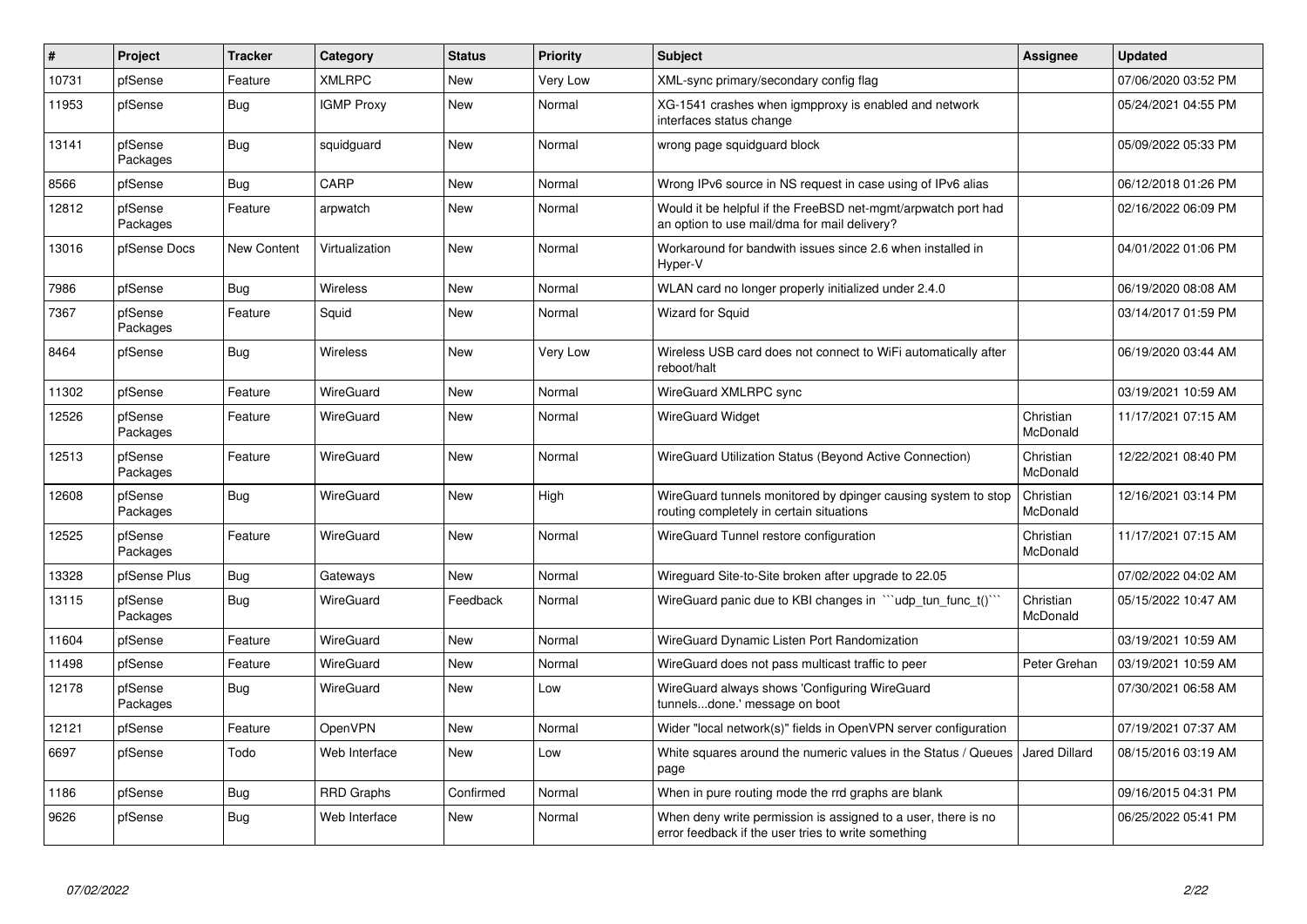| $\vert$ # | Project             | <b>Tracker</b> | Category                            | <b>Status</b>                 | <b>Priority</b> | Subject                                                                                                                                                | <b>Assignee</b> | <b>Updated</b>      |
|-----------|---------------------|----------------|-------------------------------------|-------------------------------|-----------------|--------------------------------------------------------------------------------------------------------------------------------------------------------|-----------------|---------------------|
| 6026      | pfSense             | <b>Bug</b>     | Rules / NAT                         | New                           | Low             | webinterface, firewall rules, wrapping of columns or visible<br>(horizontal) scrollbar needed when contents doesnt fit                                 | Jared Dillard   | 08/20/2019 03:40 PM |
| 3771      | pfSense             | <b>Bug</b>     | DHCP (IPv4)                         | <b>New</b>                    | Normal          | Webinterface and dhcpdcrashes with 500+ static leases                                                                                                  |                 | 08/21/2019 09:26 AM |
| 8419      | pfSense             | <b>Bug</b>     | Web Interface                       | <b>New</b>                    | Normal          | webgui, when menubar is fixed to the top of the screen, the last<br>items of long menus cannot be seen/used.                                           |                 | 07/19/2018 03:10 PM |
| 7248      | pfSense             | Feature        | <b>IPsec</b>                        | <b>New</b>                    | Normal          | Web UI for IPSec settings should warn about poor security<br>choices                                                                                   | Jim Pingle      | 10/31/2019 12:15 PM |
| 10732     | pfSense             | Feature        | <b>High Availability</b>            | <b>New</b>                    | Very Low        | Warning banner for secondary HA node                                                                                                                   |                 | 12/23/2021 03:34 AM |
| 8036      | pfSense             | Feature        | <b>IPsec</b>                        | New                           | Normal          | Want to run multiple Mobile Client IKEv2 server instances                                                                                              |                 | 08/14/2019 09:31 AM |
| 12764     | pfSense             | <b>Bug</b>     | Gateways                            | <b>New</b>                    | Normal          | VTI gateway status is pending after assigning the VTI interface                                                                                        |                 | 02/07/2022 05:41 AM |
| 13220     | pfSense             | Feature        | <b>Captive Portal</b>               | New                           | Very Low        | Voucher per-roll bandwidth restrictions and traffic quotas                                                                                             |                 | 05/26/2022 08:16 AM |
| 13272     | pfSense             | <b>Bug</b>     | <b>Captive Portal</b>               | <b>Pull Request</b><br>Review | Very Low        | Voucher CSV output has leading space before voucher code                                                                                               | Jim Pingle      | 06/28/2022 12:01 PM |
| 1337      | pfSense             | Feature        | Interfaces                          | Assigned                      | Normal          | VLANs with different MAC address than parent interface                                                                                                 |                 | 04/21/2022 12:39 PM |
| 12070     | pfSense             | Bug            | DHCP (IPv4)                         | <b>New</b>                    | Low             | VLAN0 for WAN DHCP                                                                                                                                     |                 | 12/23/2021 04:31 PM |
| 6977      | pfSense             | <b>Bug</b>     | Interfaces                          | <b>New</b>                    | Normal          | VLAN traffic is erroneously counted as underlying iface<br>(untagged) traffic                                                                          |                 | 08/13/2019 02:56 PM |
| 8089      | pfSense             | Bug            | Interfaces                          | <b>New</b>                    | High            | VLAN page breaks after config restore to new hardware.                                                                                                 |                 | 11/21/2017 01:38 PM |
| 9453      | pfSense             | Bug            | <b>LAGG Interfaces</b>              | New                           | Normal          | VLAN Interfaces on LAGG get orphaned at boot                                                                                                           |                 | 08/21/2019 11:16 AM |
| 10446     | pfSense             | Feature        | Rules / NAT                         | New                           | Very Low        | VIP address is not shown in firewall rules                                                                                                             |                 | 06/09/2022 02:07 PM |
| 12960     | pfSense             | <b>Bug</b>     | Installer                           | <b>New</b>                    | Normal          | VGA installer image defaults to serial console, serial console is<br>default in GUI settings                                                           |                 | 06/28/2022 12:01 PM |
| 13327     | pfSense             | Bug            | OpenVPN                             | <b>New</b>                    | Normal          | Valid OpenVPN client connections rejected due to extraneous<br>output to ovpn_auth_verify                                                              |                 | 07/01/2022 06:12 PM |
| 10791     | pfSense<br>Packages | Bug            | <b>PIMD</b>                         | <b>New</b>                    | Normal          | Valid (vlan)interfaces do not get vif reporting "Invalid phyint<br>address"                                                                            |                 | 10/06/2020 09:20 AM |
| 8385      | pfSense             | Feature        | Rules / NAT                         | <b>New</b>                    | Normal          | Utilize IP addresses from successfully authenticated OpenVPN<br>endpoints to Update Firewall Rules                                                     |                 | 07/19/2018 03:07 PM |
| 7734      | pfSense             | <b>Bug</b>     | DHCP (IPv6)                         | <b>New</b>                    | Normal          | Using opton ia pd0 does not renew prefix and prefix get dropped                                                                                        |                 | 07/31/2017 03:46 AM |
| 6799      | pfSense             | Bug            | Rules / NAT                         | New                           | Normal          | Using NOT (!) with interface subnet macros results unexpected<br>traffic passing when multiple subnets are included in the macro<br>(i.e. VIP subnets) |                 | 02/07/2022 02:18 PM |
| 11503     | pfSense             | <b>Bug</b>     | OpenVPN                             | New                           | Normal          | Using multiple authentication backends on an OpenVPN server<br>fails                                                                                   |                 | 02/23/2021 12:23 PM |
| 11192     | pfSense             | <b>Bug</b>     | <b>Traffic Shaper</b><br>(Limiters) | Feedback                      | Normal          | Using Limiters causes out of order packets within one TCP or<br>UDP flow                                                                               |                 | 01/06/2021 12:09 AM |
| 8567      | pfSense             | <b>Bug</b>     | CARP                                | New                           | Normal          | Using IPv6 VIP alias for services may affect CARP IPv6 VIP<br>work                                                                                     |                 | 06/12/2018 01:26 PM |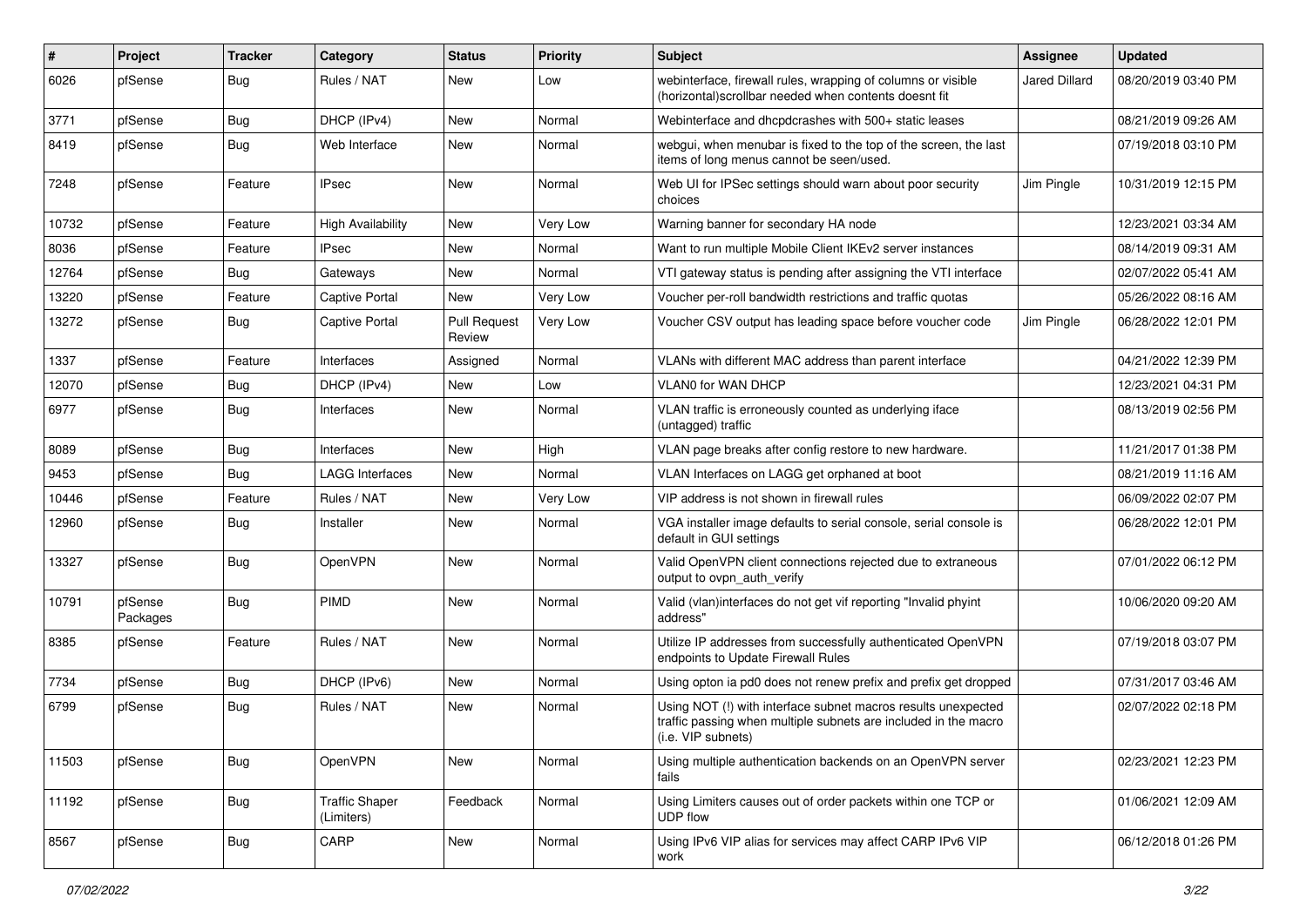| #     | Project             | <b>Tracker</b> | Category                        | <b>Status</b>                 | Priority | <b>Subject</b>                                                                                                                                 | <b>Assignee</b> | <b>Updated</b>      |
|-------|---------------------|----------------|---------------------------------|-------------------------------|----------|------------------------------------------------------------------------------------------------------------------------------------------------|-----------------|---------------------|
| 13240 | pfSense             | <b>Bug</b>     | Rules / NAT                     | New                           | Normal   | User is forced to pick an NPt destination IPv6 prefix length even<br>when choosing a drop-down entry which contains a defined<br>prefix length | Jim Pingle      | 06/28/2022 12:01 PM |
| 8076  | pfSense             | <b>Bug</b>     | Backup / Restore                | New                           | Normal   | User can easily apply an unusable interface configuration after<br>restore                                                                     |                 | 08/14/2019 10:52 AM |
| 8775  | pfSense             | Feature        | Authentication                  | New                           | Very Low | Use SRV record for LDAP Authentication                                                                                                         |                 | 05/06/2020 07:49 AM |
| 10821 | pfSense Docs        | Correction     | General                         | New                           | Normal   | Use neutral language alternatives                                                                                                              | Jim Pingle      | 09/23/2020 10:43 AM |
| 5902  | pfSense             | Todo           | Configuration<br><b>Backend</b> | New                           | Normal   | Use a common place for default values                                                                                                          |                 | 08/13/2019 12:53 PM |
| 12458 | pfSense             | Feature        | Authentication                  | New                           | Normal   | Use "unixHomeDirectory" instead of "homeDirectory" when<br>LDAP authentication server is Active Directory                                      |                 | 10/15/2021 08:18 AM |
| 11375 | pfSense<br>Packages | <b>Bug</b>     | apcupsd                         | New                           | Normal   | UPS Type <blank> for USB APC</blank>                                                                                                           |                 | 02/26/2021 11:10 AM |
| 12797 | pfSense             | <b>Bug</b>     | UPnP/NAT-PMP                    | New                           | Normal   | UPnP+STUN forms invalid outbound NAT rules using the<br>external address discovered from STUN                                                  |                 | 02/15/2022 01:01 PM |
| 8325  | pfSense             | <b>Bug</b>     | UPnP/NAT-PMP                    | New                           | Normal   | UPnP not available for pppoe-Clients                                                                                                           |                 | 11/15/2020 10:33 AM |
| 4265  | pfSense             | Feature        | UPnP/NAT-PMP                    | New                           | Normal   | UPNP allow use of alias and schedule                                                                                                           |                 | 08/20/2019 02:57 PM |
| 6332  | pfSense             | Todo           | Web Interface                   | New                           | Normal   | Upgrade encryption options to cover current range of<br>recommendations                                                                        |                 | 08/13/2019 02:34 PM |
| 10621 | pfSense             | Feature        | Hardware / Drivers              | Feedback                      | Normal   | Update system.inc/system_identify_specific_platform() update to<br>accommodate AWS, Azure and GCP                                              |                 | 06/02/2020 03:16 PM |
| 10608 | pfSense<br>Packages | <b>Bug</b>     | Squid                           | Feedback                      | Normal   | Update squid port to 4.11-p2                                                                                                                   |                 | 03/02/2021 04:00 AM |
| 11508 | pfSense             | Todo           | Web Interface                   | <b>Pull Request</b><br>Review | Low      | Update SimplePie to to v1.5.6                                                                                                                  |                 | 02/23/2021 07:23 AM |
| 12260 | pfSense<br>Packages | Bug            | ntop                            | New                           | Normal   | Update popup and version missmatch?                                                                                                            |                 | 01/08/2022 05:53 AM |
| 11622 | pfSense Docs        | Todo           | <b>IPsec</b>                    | New                           | Normal   | Update pfSense VPC VPN Configuration Wizard docs                                                                                               |                 | 03/04/2021 09:36 AM |
| 9370  | pfSense Docs        | Correction     | General                         | In Progress                   | Normal   | Update old screenshots                                                                                                                         | Jim Pingle      | 12/03/2021 09:55 AM |
| 13306 | pfSense<br>Packages | Todo           | Nut                             | New                           | Normal   | Update NUT to version 2.8.0 to match FreeBSD Packages                                                                                          | Denny Page      | 06/27/2022 10:45 AM |
| 12806 | pfSense<br>Packages | Todo           | node_exporter                   | New                           | Normal   | Update node_exporter to 1.3.1                                                                                                                  |                 | 02/15/2022 05:26 PM |
| 12354 | pfSense<br>Packages | Todo           | haproxy                         | Feedback                      | High     | Update haproxy-devel to mitigate CVE-2021-40346                                                                                                | Viktor Gurov    | 05/12/2022 08:50 AM |
| 10739 | pfSense<br>Packages | Feature        | haproxy                         | Feedback                      | Normal   | Update HAproxy-devel package to 2.2 and HAproxy to 2.0                                                                                         | Viktor Gurov    | 10/03/2021 03:53 PM |
| 13229 | pfSense Docs        | Todo           | Captive Portal                  | Feedback                      | Normal   | Update documentation for IPFW to PF transition for Limiters and<br><b>Captive Portal</b>                                                       | Jim Pingle      | 05/27/2022 03:04 PM |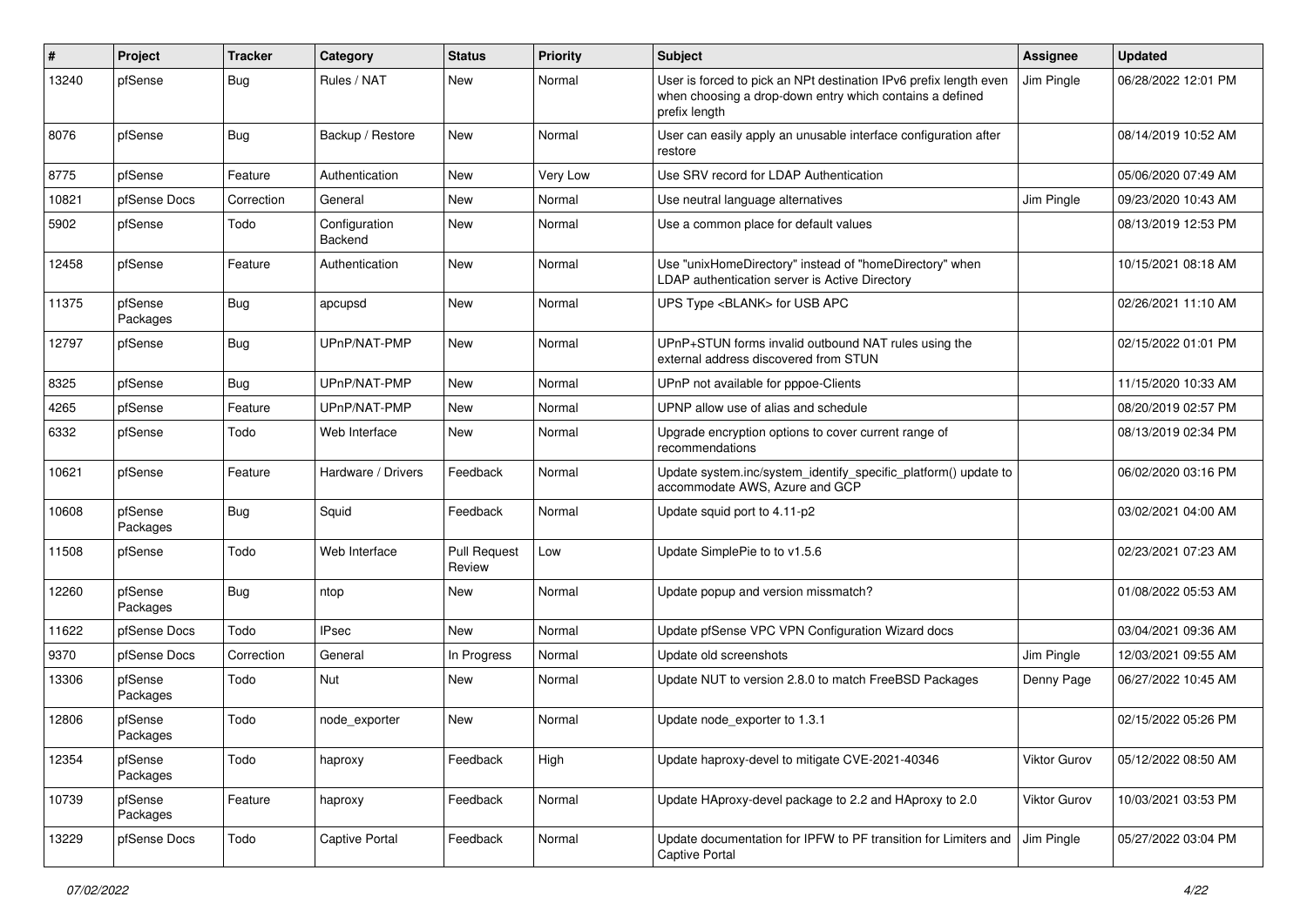| $\vert$ # | Project             | <b>Tracker</b> | Category                 | <b>Status</b>                 | Priority | <b>Subject</b>                                                                                                                   | <b>Assignee</b>          | <b>Updated</b>      |
|-----------|---------------------|----------------|--------------------------|-------------------------------|----------|----------------------------------------------------------------------------------------------------------------------------------|--------------------------|---------------------|
| 12547     | pfSense             | Bug            | <b>Operating System</b>  | Feedback                      | Normal   | unsheduled system reboot/crash                                                                                                   | Mateusz Guzik            | 12/01/2021 01:20 PM |
| 7996      | pfSense             | <b>Bug</b>     | Web Interface            | <b>Pull Request</b><br>Review | Very Low | Unnecessary link tag in login page                                                                                               | <b>Marcos</b><br>Mendoza | 06/28/2022 12:01 PM |
| 6029      | pfSense             | Bug            | <b>XML Parser</b>        | <b>New</b>                    | Normal   | Unhelpful error messages in xmlparse*.inc and generally                                                                          |                          | 08/13/2019 12:52 PM |
| 9140      | pfSense             | <b>Bug</b>     | Logging                  | <b>New</b>                    | Very Low | Unexpected rule can be displayed when looking up filter log<br>entry with multiple matching rules                                |                          | 08/19/2019 02:56 PM |
| 8095      | pfSense             | <b>Bug</b>     | Translations             | New                           | Normal   | Unescaped simple quotes break JavaScript features when the<br>French translation is enabled                                      |                          | 08/21/2019 09:06 AM |
| 12648     | pfSense             | Bug            | <b>Captive Portal</b>    | New                           | Normal   | Undocumented variables 'listenporthttp' and 'listenporthttps'                                                                    |                          | 12/28/2021 10:44 AM |
| 9436      | pfSense             | Feature        | <b>DNS Resolver</b>      | <b>New</b>                    | Normal   | Unbound: enable dnstap support                                                                                                   |                          | 03/27/2019 07:54 PM |
| 9037      | pfSense             | <b>Bug</b>     | <b>DNS Resolver</b>      | <b>New</b>                    | Normal   | Unbound not logging to syslog after reboot                                                                                       |                          | 10/12/2018 05:09 AM |
| 9999      | pfSense<br>Packages | <b>Bug</b>     | pfBlockerNG              | <b>New</b>                    | Normal   | unbound fatal error if System Domain in DNSBL and System<br>Domain Local Zone Type is Redirect                                   |                          | 12/25/2019 08:10 AM |
| 7096      | pfSense             | Bug            | <b>DNS Resolver</b>      | Feedback                      | Normal   | Unbound fails to start on boot if specific network devices are<br>configured in the "Network Interfaces"                         |                          | 11/22/2021 08:59 AM |
| 10833     | pfSense             | <b>Bug</b>     | Configuration<br>Backend | New                           | Normal   | unbound exits on configuration error when link status flaps on<br>LAN interface                                                  |                          | 08/13/2020 11:53 PM |
| 10342     | pfSense             | <b>Bug</b>     | <b>DNS Resolver</b>      | New                           | Normal   | Unbound domain overrides stop resolving periodically. They only<br>resume after the service has been restarted.                  |                          | 03/13/2020 10:35 AM |
| 10624     | pfSense             | <b>Bug</b>     | <b>DNS Resolver</b>      | <b>New</b>                    | Normal   | Unbound configuration memory leak with python module +<br>register DHCP leases active                                            |                          | 02/26/2021 10:27 AM |
| 7152      | pfSense             | <b>Bug</b>     | <b>DNS Resolver</b>      | <b>New</b>                    | Normal   | Unbound / DNS Resolver issue if "Register DHCP static<br>mappings in the DNS Resolver" set before wildcard DNS custom<br>options |                          | 12/18/2021 04:59 PM |
| 11619     | pfSense             | <b>Bug</b>     | Upgrade                  | <b>New</b>                    | Normal   | Unable to upgrade 2.4.4-p3 to 2.5/21.02-p1                                                                                       |                          | 08/15/2021 10:00 AM |
| 8611      | pfSense             | <b>Bug</b>     | Interfaces               | In Progress                   | Normal   | unable to receive IPv6 RA's on SG-1000, default route lost                                                                       | Luiz Souza               | 02/01/2021 03:31 PM |
| 9568      | pfSense<br>Packages | Bug            | Squid                    | <b>New</b>                    | Normal   | UFSSwapDir::openLog: Failed to open swap log.                                                                                    |                          | 05/29/2019 09:18 PM |
| 10818     | pfSense<br>Packages | Feature        | New Package<br>Request   | <b>New</b>                    | Normal   | <b>UDP Broadcast Relay</b>                                                                                                       |                          | 05/31/2022 02:13 AM |
| 12974     | pfSense Plus        | <b>Bug</b>     | Installer                | New                           | Normal   | Typing anything into 1100/2100 recovery installer causes<br>process to stop                                                      |                          | 06/05/2022 04:10 PM |
| 13245     | pfSense             | Feature        | Aliases / Tables         | <b>Pull Request</b><br>Review | Normal   | Type column on Alias lists                                                                                                       | Jim Pingle               | 06/28/2022 12:01 PM |
| 13132     | pfSense             | Bug            | Backup / Restore         | New                           | Normal   | Two SSHDATA Sections in Restored Config Breaks Unit                                                                              | Jim Pingle               | 06/29/2022 07:53 AM |
| 4242      | pfSense             | Feature        | Authentication           | <b>New</b>                    | Normal   | Two Factor or OTP Authentication for Admin Interface                                                                             |                          | 01/04/2022 12:07 PM |
| 9737      | pfSense             | Bug            | <b>Traffic Graphs</b>    | New                           | Normal   | traffic-graphs is shows incorrect units inside the chart                                                                         |                          | 09/09/2019 06:35 AM |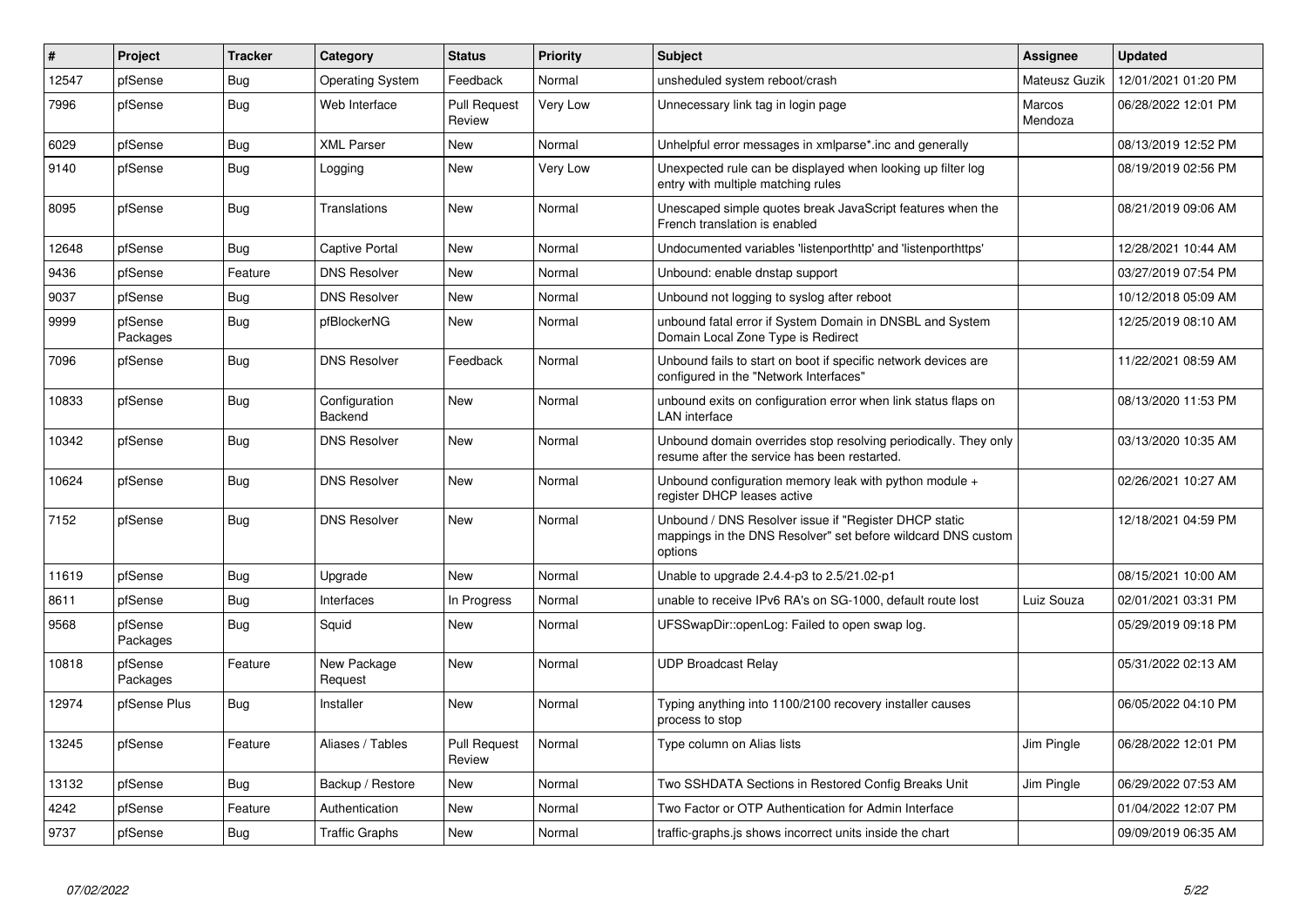| $\vert$ # | <b>Project</b>      | <b>Tracker</b> | Category                        | <b>Status</b> | <b>Priority</b> | <b>Subject</b>                                                                                                    | Assignee             | <b>Updated</b>      |
|-----------|---------------------|----------------|---------------------------------|---------------|-----------------|-------------------------------------------------------------------------------------------------------------------|----------------------|---------------------|
| 11797     | pfSense<br>Packages | <b>Bug</b>     | <b>Status Traffic Totals</b>    | New           | Normal          | Traffic Totals lost upon reboot when using a ramdisk for /var and<br>/tmp                                         | John Cornwell        | 04/10/2021 06:27 PM |
| 6752      | pfSense<br>Packages | Todo           | <b>Status Traffic Totals</b>    | New           | Low             | Traffic Totals Data Summary Graph                                                                                 | <b>Jared Dillard</b> | 11/08/2017 08:58 AM |
| 13329     | pfSense             | Bug            | <b>Traffic Shaper</b><br>(ALTQ) | New           | Normal          | Traffic shaping Wizard sets invalid values for qVoip queue                                                        |                      | 07/02/2022 09:11 AM |
| 3115      | pfSense             | Feature        | Multi-WAN                       | New           | Normal          | Traffic shaping for multi WAN                                                                                     |                      | 12/07/2015 02:20 PM |
| 4345      | pfSense             | <b>Bug</b>     | <b>Operating System</b>         | Confirmed     | Normal          | Traffic Shaping doesn't work with Xen netfront driver                                                             |                      | 12/31/2021 05:30 PM |
| 4405      | pfSense             | Feature        | <b>Traffic Shaper</b><br>(ALTQ) | In Progress   | Normal          | Traffic shaping doesn't work when applied to a bridge interface                                                   | Luiz Souza           | 02/09/2021 12:05 PM |
| 12878     | pfSense             | Bug            | <b>Traffic Shaper</b><br>(ALTQ) | Incomplete    | Normal          | Traffic shaping by interface, route queue bandwidth inbound, out<br>by a large factor.                            |                      | 06/06/2022 07:03 AM |
| 1849      | pfSense             | Bug            | <b>Traffic Shaper</b><br>(ALTQ) | New           | Normal          | Traffic shaper - By Queue view needs to show/use friendly<br>inerface names                                       |                      | 01/10/2022 08:10 AM |
| 2315      | pfSense             | Feature        | <b>Traffic Shaper</b><br>(ALTQ) | New           | Normal          | Traffic Shaper - Adaptive Bandwidth Management                                                                    |                      | 02/06/2016 05:07 AM |
| 6023      | pfSense<br>Packages | Bug            | Suricata                        | New           | Low             | Traffic Shaper (pfsense 2.3) Suricata V3.0 Inline Mode<br>Operation                                               | Luiz Souza           | 04/15/2016 05:59 AM |
| 8073      | pfSense             | <b>Bug</b>     | <b>IPsec</b>                    | <b>New</b>    | Normal          | Traffic inexplicably not going through IPSEC despite (in theory)<br>matching SPs                                  |                      | 11/09/2017 02:51 AM |
| 9101      | pfSense             | Bug            | <b>Traffic Graphs</b>           | New           | Normal          | Traffic Graphs/Dashboard Slows Downloads Being Performed<br>by the Same Firefox Browser                           |                      | 08/21/2019 09:18 AM |
| 12401     | pfSense             | Bug            | <b>Traffic Graphs</b>           | New           | Normal          | Traffic graphs with untagged and tagged VLAN on same<br>interface                                                 |                      | 09/23/2021 09:18 PM |
| 4467      | pfSense             | Bug            | <b>Traffic Shaper</b><br>(ALTQ) | New           | Normal          | Traffic Graphs shows wrong throughput when traffic shaping<br>enabled                                             |                      | 02/23/2015 05:31 PM |
| 7400      | pfSense             | Bug            | <b>Traffic Graphs</b>           | Assigned      | Normal          | Traffic Graphs show bad data on 2.3.3 1                                                                           | <b>Jared Dillard</b> | 12/31/2021 05:47 PM |
| 11763     | pfSense<br>Packages | <b>Bug</b>     | Status_Monitoring               | New           | Normal          | Traffic graphs refresh issue                                                                                      |                      | 05/03/2021 09:44 AM |
| 11759     | pfSense             | Bug            | Dashboard                       | New           | Normal          | Traffic graphs on dashboard double upload on pppoe links                                                          |                      | 12/30/2021 04:00 AM |
| 9087      | pfSense             | <b>Bug</b>     | <b>Traffic Graphs</b>           | New           | Normal          | Traffic Graph Widget Legend Not Updating                                                                          |                      | 08/14/2019 12:38 PM |
| 10959     | pfSense             | Bug            | <b>Traffic Graphs</b>           | Feedback      | Low             | Traffic graph stopped on interface used via netmap                                                                |                      | 02/22/2021 02:57 AM |
| 9566      | pfSense             | <b>Bug</b>     | <b>Traffic Graphs</b>           | New           | Normal          | Traffic graph displays traffic incorrectly                                                                        |                      | 11/18/2019 07:54 AM |
| 8157      | pfSense             | <b>Bug</b>     | Dashboard                       | New           | Very Low        | Traffic Graph clutter from time to time                                                                           |                      | 12/03/2017 06:40 AM |
| 7779      | pfSense             | <b>Bug</b>     | OpenVPN                         | New           | Normal          | Traffic crossing a site-to-site OpenVPN tunnel fails to fragment.                                                 |                      | 06/02/2021 08:26 AM |
| 10311     | pfSense             | <b>Bug</b>     | OpenVPN                         | New           | Normal          | Too low net.link.ifqmaxlen causes packet drop under load when<br>using OpenVPN inside bridge interface under load |                      | 08/10/2021 03:10 AM |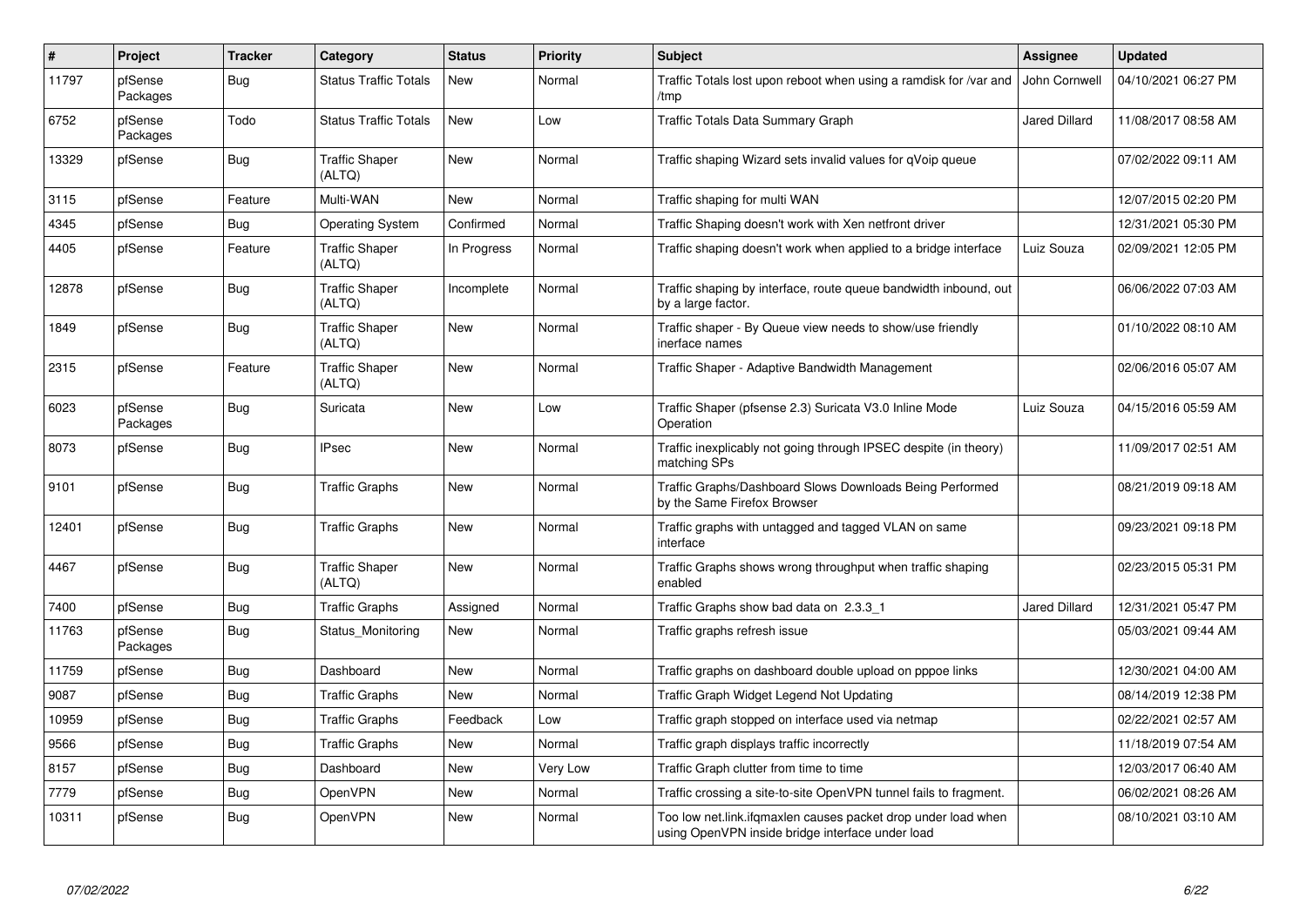| $\pmb{\#}$ | Project             | <b>Tracker</b> | Category                     | <b>Status</b>                 | <b>Priority</b> | <b>Subject</b>                                                                                                                       | <b>Assignee</b> | <b>Updated</b>      |
|------------|---------------------|----------------|------------------------------|-------------------------------|-----------------|--------------------------------------------------------------------------------------------------------------------------------------|-----------------|---------------------|
| 13018      | pfSense<br>Packages | <b>Bug</b>     | pfBlockerNG                  | New                           | Normal          | TLD and DNSBL Safesearch DOH conflict disables TLD block<br>when conflicting DOH FQDN is deselected or whitelisted                   |                 | 04/01/2022 05:59 PM |
| 9229       | pfSense<br>Packages | Bug            | Tinc                         | New                           | Normal          | Tinc package: no way of specifying multiple critical configuration<br>parameters from web interface                                  |                 | 08/13/2019 09:25 AM |
| 8909       | pfSense<br>Packages | Bug            | Tinc                         | <b>New</b>                    | Normal          | tinc package makes /rc.newwanip looping forever                                                                                      |                 | 08/13/2019 09:25 AM |
| 3895       | pfSense             | Feature        | Configuration<br>Backend     | New                           | Normal          | Timeout for "Apply change"                                                                                                           |                 | 01/25/2021 08:07 AM |
| 11262      | pfSense             | Feature        | Rules / NAT                  | New                           | Normal          | Time Based Rules - selects all days in the current month                                                                             |                 | 04/27/2021 12:32 PM |
| 6501       | pfSense             | Todo           | Web Interface                | New                           | Normal          | Tightening up subnet expansion                                                                                                       |                 | 08/13/2019 01:23 PM |
| 13207      | pfSense<br>Packages | Feature        | pfBlockerNG                  | New                           | Normal          | The feed column on the Alerts page is confusing                                                                                      |                 | 05/24/2022 04:56 AM |
| 7863       | pfSense             | <b>Bug</b>     | User Manager /<br>Privileges | New                           | Normal          | The "WebCfg - All pages" permission inclueds the "User -<br>System: Shell account access" even though that is not a<br>WebCofg page. |                 | 09/16/2017 05:13 AM |
| 5791       | pfSense             | Bug            | Rules / NAT                  | Confirmed                     | Normal          | tftp-proxy functionality is easilly broken by unrelated rules                                                                        |                 | 07/10/2016 12:24 AM |
| 5306       | pfSense             | <b>Bug</b>     | Package System               | New                           | Normal          | textarea fields should have linebreaks sanitized automatically on<br>save                                                            |                 | 03/03/2017 04:15 AM |
| 11379      | pfSense             | Feature        | <b>Captive Portal</b>        | New                           | Normal          | <b>Template Roll Printer</b>                                                                                                         |                 | 02/07/2021 05:26 AM |
| 9138       | pfSense<br>Packages | Bug            | Telegraf                     | New                           | Normal          | telegraf: add section for custom config lines                                                                                        |                 | 02/18/2019 03:36 PM |
| 9139       | pfSense<br>Packages | Bug            | Telegraf                     | New                           | Normal          | telegraf: add ping for default gateway(s)                                                                                            |                 | 05/21/2020 04:23 PM |
| 12462      | pfSense<br>Packages | Feature        | Telegraf                     | <b>Pull Request</b><br>Review | Normal-package  | Telegraf: Add "devfs" to ignore_fs                                                                                                   | Offstage Roller | 10/18/2021 09:03 AM |
| 12655      | pfSense<br>Packages | <b>Bug</b>     | Telegraf                     | New                           | Normal          | telegraf, wireguard plugin failing                                                                                                   |                 | 12/30/2021 05:51 PM |
| 9337       | pfSense<br>Packages | <b>Bug</b>     | Telegraf                     | New                           | Normal          | Telegraf ping input fails                                                                                                            |                 | 02/18/2019 10:40 AM |
| 10487      | pfSense<br>Packages | Bug            | Telegraf                     | New                           | Normal          | Telegraf package not sending logs to influxdb server                                                                                 |                 | 05/03/2020 07:09 PM |
| 9046       | pfSense<br>Packages | Feature        | Telegraf                     | New                           | High            | telegraf feature request                                                                                                             |                 | 02/18/2019 03:38 PM |
| 8230       | pfSense<br>Packages | Feature        | Telegraf                     | New                           | Normal          | telegraf automatic input plugins configuration for enabled<br>pfsense package                                                        |                 | 02/18/2019 05:23 PM |
| 1656       | pfSense             | Feature        | Diagnostics                  | New                           | Normal          | Teach pfctl to kill states by port number                                                                                            |                 | 08/21/2019 09:55 AM |
| 10237      | pfSense             | Feature        | Upgrade                      | New                           | Normal          | Take ZFS snapshot on Upgrade                                                                                                         |                 | 04/07/2020 03:58 PM |
| 10310      | pfSense             | <b>Bug</b>     | Upgrade                      | New                           | Normal          | Systems with low RAM and several packages may temporarily<br>fail to load large tables after an upgrade                              |                 | 03/03/2020 07:55 AM |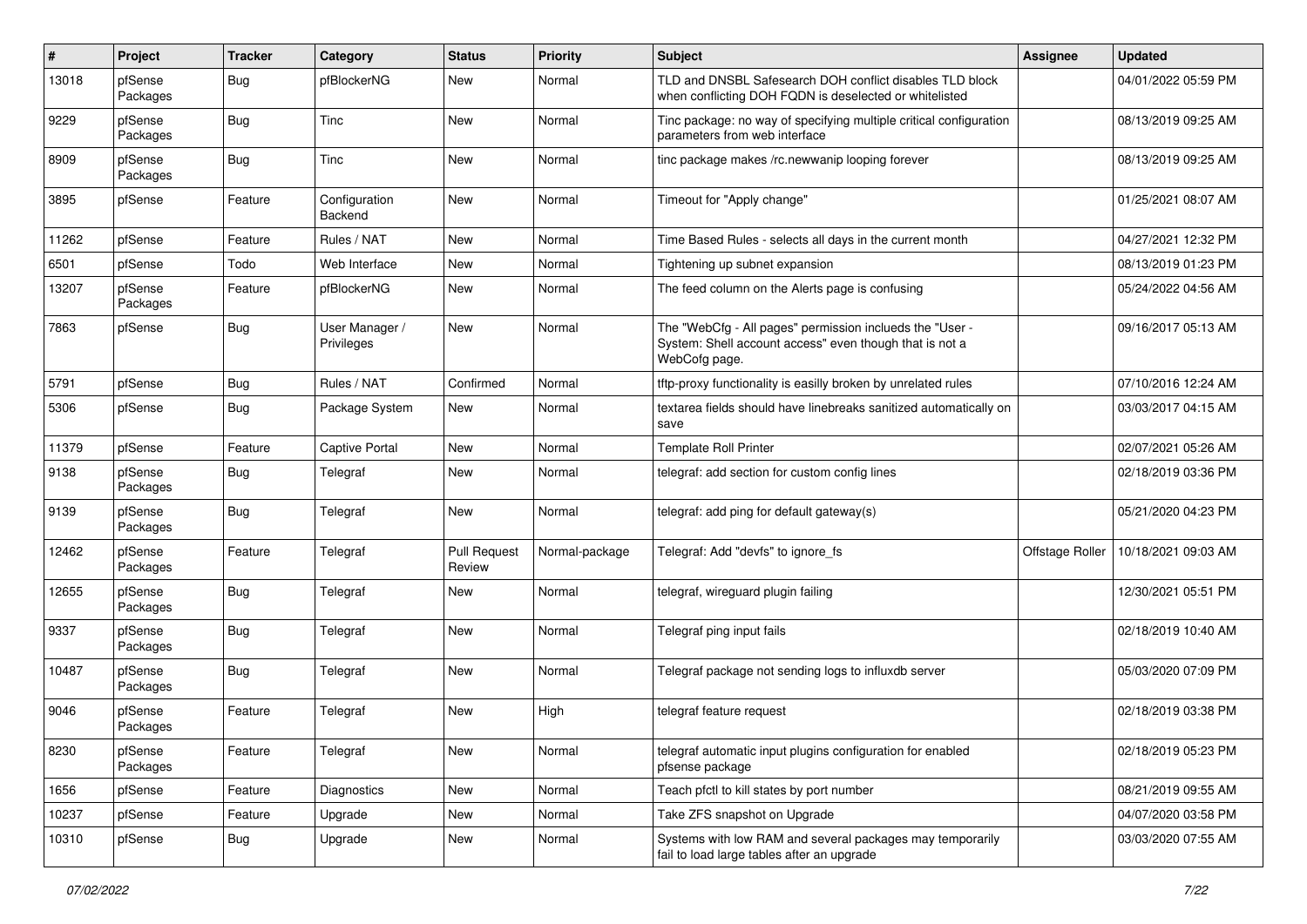| $\sharp$ | Project             | <b>Tracker</b> | Category                                        | <b>Status</b>                 | Priority | <b>Subject</b>                                                                                                               | Assignee   | <b>Updated</b>      |
|----------|---------------------|----------------|-------------------------------------------------|-------------------------------|----------|------------------------------------------------------------------------------------------------------------------------------|------------|---------------------|
| 10325    | pfSense             | Bug            | <b>Notifications</b>                            | <b>New</b>                    | Normal   | System/Advanced/Notifications/E-Mail - SMTP Notification<br>E-Mail auth password Unexpected Bahaviour                        |            | 10/30/2020 08:17 AM |
| 8820     | pfSense             | <b>Bug</b>     | Rules / NAT                                     | <b>New</b>                    | Low      | System/Advanced/Misc - "Do not kill connections when schedule<br>expires" UN-checked still leaves existing connections open. |            | 07/28/2020 10:59 AM |
| 9732     | pfSense             | Feature        | DHCP (IPv4)                                     | New                           | Normal   | System UTC time offset in DHCP Option 2                                                                                      |            | 09/06/2019 08:39 PM |
| 12747    | pfSense             | <b>Bug</b>     | Logging                                         | New                           | Normal   | System log is filled by sshguard                                                                                             |            | 06/30/2022 05:21 AM |
| 11429    | pfSense             | Bug            | Web Interface                                   | New                           | Normal   | System Log / Settings form activates "Reset Log Files" button on<br>enter                                                    |            | 10/28/2021 01:35 PM |
| 13325    | pfSense Plus        | <b>Bug</b>     | Dashboard                                       | <b>New</b>                    | Normal   | System Information Widget Reloading                                                                                          |            | 06/30/2022 12:00 PM |
| 10143    | pfSense             | Bug            | <b>DNS Resolver</b>                             | New                           | Normal   | System hostname DNS entry is assigned to the wrong IP on<br>multi-wan setups                                                 |            | 12/31/2019 02:33 PM |
| 8335     | pfSense             | Bug            | <b>LAGG Interfaces</b>                          | <b>New</b>                    | Normal   | System hang with LACP downlink to UniFi switch                                                                               |            | 08/21/2019 11:18 AM |
| 11473    | pfSense             | <b>Bug</b>     | Web Interface                                   | <b>New</b>                    | Normal   | System Activity shows invalid data on SG-3100                                                                                |            | 02/19/2021 08:12 PM |
| 10393    | pfSense<br>Packages | Bug            | syslog-ng                                       | Feedback                      | Normal   | Syslog-ng TLS support is broken                                                                                              |            | 04/21/2022 12:40 PM |
| 8229     | pfSense<br>Packages | Bug            | syslog-ng                                       | New                           | Normal   | syslog-ng stops parsing logs after logrotate run                                                                             |            | 01/26/2018 12:00 PM |
| 8295     | pfSense<br>Packages | Bug            | syslog-ng                                       | New                           | Normal   | syslog-ng logrotates tls files                                                                                               |            | 02/14/2018 06:12 AM |
| 8705     | pfSense<br>Packages | <b>Bug</b>     | syslog-ng                                       | New                           | Normal   | Syslog-NG error in latest snapshot                                                                                           |            | 07/27/2018 10:17 AM |
| 8180     | pfSense<br>Packages | Bug            | syslog-ng                                       | New                           | Normal   | syslog-ng default log file                                                                                                   |            | 01/16/2018 12:53 PM |
| 12502    | pfSense<br>Packages | Feature        | syslog-ng                                       | <b>New</b>                    | Normal   | Syslog-ng Configuration Library (scl) missing                                                                                |            | 11/02/2021 06:06 PM |
| 12114    | pfSense<br>Packages | <b>Bug</b>     | syslog-ng                                       | Feedback                      | Normal   | syslog-ng only binds to the last specified interface                                                                         |            | 04/21/2022 12:40 PM |
| 12464    | pfSense             | Bug            | Logging                                         | <b>Pull Request</b><br>Review | Normal   | Syslog Auth messages are sent as Emergency Level                                                                             |            | 06/28/2022 12:01 PM |
| 2593     | pfSense             | Feature        | <b>XMLRPC</b>                                   | New                           | Normal   | sync NTPD, SNMP config between HA members                                                                                    |            | 01/14/2015 09:04 AM |
| 8243     | pfSense             | Feature        | <b>XMLRPC</b>                                   | <b>New</b>                    | Normal   | Sync dashboard settings over xmlrpc                                                                                          |            | 08/21/2019 10:42 AM |
| 6386     | pfSense             | Bug            | <b>IPv6 Router</b><br>Advertisements<br>(RADVD) | <b>New</b>                    | Low      | Switching Router Advertisements to disabled should broadcast<br>IP Removal messages                                          |            | 05/22/2016 10:44 PM |
| 11301    | pfSense<br>Packages | Feature        | <b>FRR</b>                                      | Feedback                      | Normal   | Switch FRR to use default rc file as a service control base                                                                  | Jim Pingle | 01/28/2021 09:35 AM |
| 8985     | pfSense<br>Packages | Feature        | Suricata                                        | New                           | Normal   | Suricata: allow configuration for external/internal additional<br>storage                                                    |            | 11/13/2019 10:07 AM |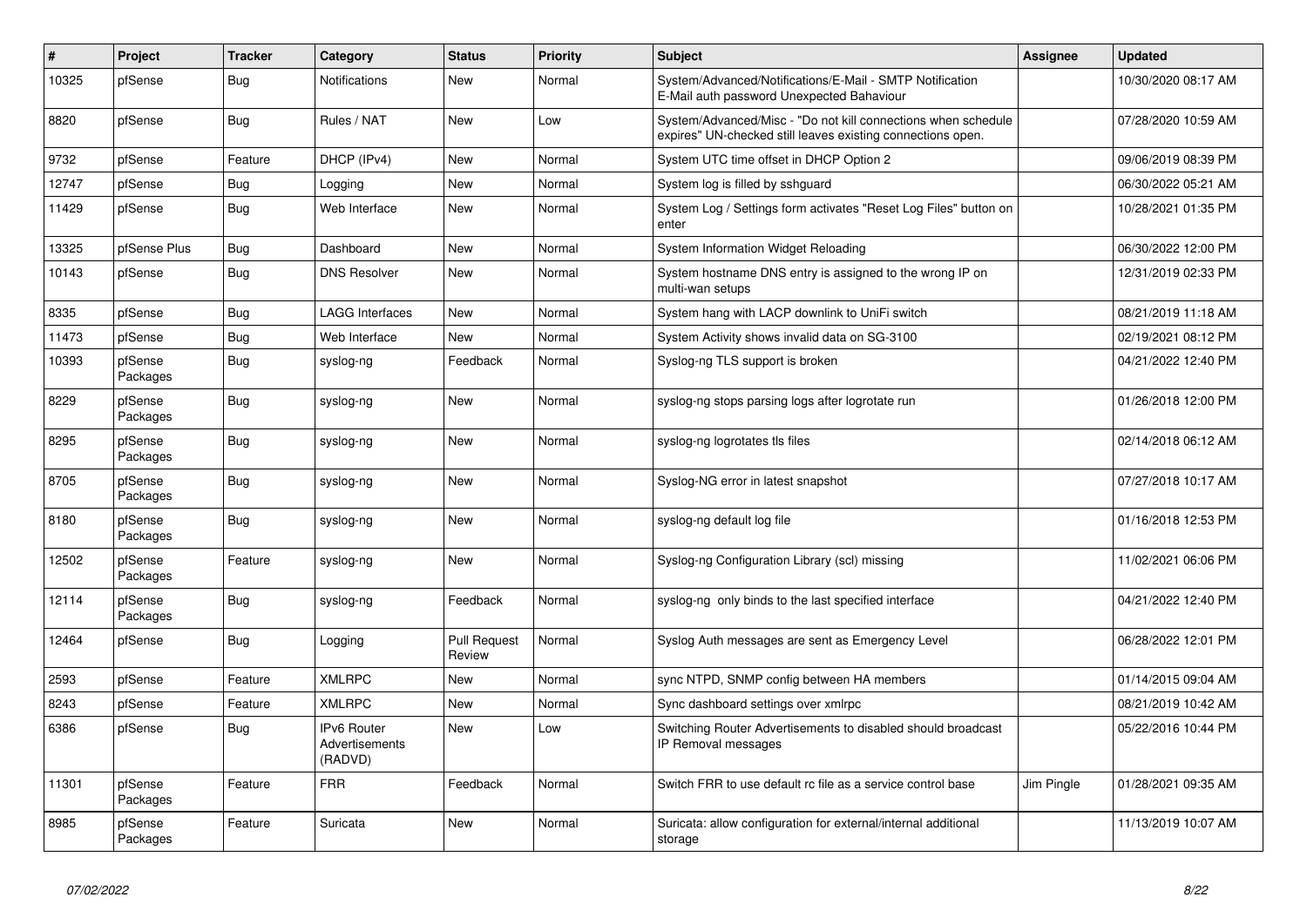| $\pmb{\#}$ | Project             | <b>Tracker</b> | Category                | <b>Status</b>                 | <b>Priority</b> | <b>Subject</b>                                                                   | <b>Assignee</b>     | <b>Updated</b>      |
|------------|---------------------|----------------|-------------------------|-------------------------------|-----------------|----------------------------------------------------------------------------------|---------------------|---------------------|
| 9934       | pfSense<br>Packages | Bug            | Suricata                | New                           | Normal          | suricata update kills WAN interface                                              |                     | 02/20/2020 09:17 AM |
| 11780      | pfSense<br>Packages | <b>Bug</b>     | Suricata                | New                           | Very High       | Suricata package fails to prune suricata.log                                     |                     | 08/06/2021 07:18 AM |
| 10292      | pfSense<br>Packages | <b>Bug</b>     | Suricata                | New                           | Normal          | Suricata not respecting SID Mgmt list                                            |                     | 02/27/2020 01:02 PM |
| 12956      | pfSense<br>Packages | <b>Bug</b>     | Suricata                | Confirmed                     | Normal          | suricata fails to use pcre in SID management (e.g. dropsid.conf)                 |                     | 04/05/2022 12:52 PM |
| 12899      | pfSense<br>Packages | <b>Bug</b>     | Suricata                | New                           | Normal          | Suricata doesn't honor Pass List                                                 |                     | 03/04/2022 01:22 PM |
| 7388       | pfSense<br>Packages | Bug            | Suricata                | New                           | High            | Suricata does not property recognize MTU for PPPOE interfaces                    |                     | 03/15/2017 05:17 AM |
| 12322      | pfSense<br>Packages | Bug            | Suricata                | Feedback                      | Normal          | Suricata creates invalid HOME NET entries                                        | <b>Viktor Gurov</b> | 09/10/2021 11:42 AM |
| 12748      | pfSense<br>Packages | Feature        | Suricata                | New                           | Normal          | Suricata blocked page timestamp breakout to it's own sortable<br>column          |                     | 02/01/2022 12:06 PM |
| 4928       | pfSense<br>Packages | Feature        | squidguard              | New                           | Normal          | Surftool - New Package to turn squidguard groups(/acls) on or<br>off             |                     | 08/13/2019 09:57 AM |
| 6083       | pfSense<br>Packages | Bug            | Squid                   | <b>New</b>                    | Normal          | Suqid Realtime Monitor / Squid Cache Table not diplaying<br>correctly            |                     | 12/06/2016 07:25 AM |
| 10904      | pfSense             | Feature        | <b>DHCP Relay</b>       | <b>Pull Request</b><br>Review | Normal          | Support vti interfaces in dhcrelay                                               | Luiz Souza          | 10/12/2020 07:35 AM |
| 6574       | pfSense             | Feature        | Hardware / Drivers      | New                           | Normal          | Support USB RNDIS network interfaces                                             |                     | 08/20/2019 08:46 AM |
| 6569       | pfSense             | Feature        | <b>NTPD</b>             | New                           | Normal          | Support Rockwell ZODIAC binary protocol (Jupiter receiver) for<br>high precision | Jim Pingle          | 07/18/2016 11:45 AM |
| 8199       | pfSense<br>Packages | Feature        | <b>BIND</b>             | New                           | Normal          | Support reordering and/or sort alphabetically across BIND<br>package             |                     | 12/12/2017 02:05 AM |
| 2410       | pfSense             | Feature        | <b>DNS Forwarder</b>    | New                           | Normal          | Support name based aliasing via CNAMEs or some other<br>mechanism.               |                     | 12/11/2012 09:56 PM |
| 4796       | pfSense             | Feature        | Routing                 | <b>New</b>                    | Normal          | Support Multiple FIBs in pfSense                                                 | Luiz Souza          | 09/22/2017 12:12 AM |
| 6555       | pfSense<br>Packages | Feature        | New Package<br>Request  | New                           | Normal          | Support IEEE 1588                                                                |                     | 08/13/2019 01:40 PM |
| 1937       | pfSense             | Feature        | Rules / NAT             | New                           | Normal          | Support for rule groupings                                                       |                     | 08/20/2019 12:42 PM |
| 4632       | pfSense             | Feature        | <b>Operating System</b> | New                           | Normal          | Support for Multipath TCP (MPTCP)                                                | Jim Thompson        | 03/01/2022 05:39 AM |
| 7783       | pfSense             | Feature        | <b>Operating System</b> | New                           | Normal          | Support for hosting VMs on pfSense using bhyve                                   |                     | 03/25/2022 11:53 AM |
| 13297      | pfSense             | Feature        | Routing                 | New                           | Normal          | Support for Gateway Groups as Static Route destinations                          |                     | 06/24/2022 07:41 AM |
| 9599       | pfSense<br>Packages | Feature        | haproxy                 | New                           | Normal          | Support for "peers" in HAproxy                                                   |                     | 06/25/2019 01:47 AM |
| 9536       | pfSense             | Feature        | DHCP (IPv6)             | New                           | Normal          | Support dynamic prefix in DHCPv6 Server                                          |                     | 05/25/2022 04:27 AM |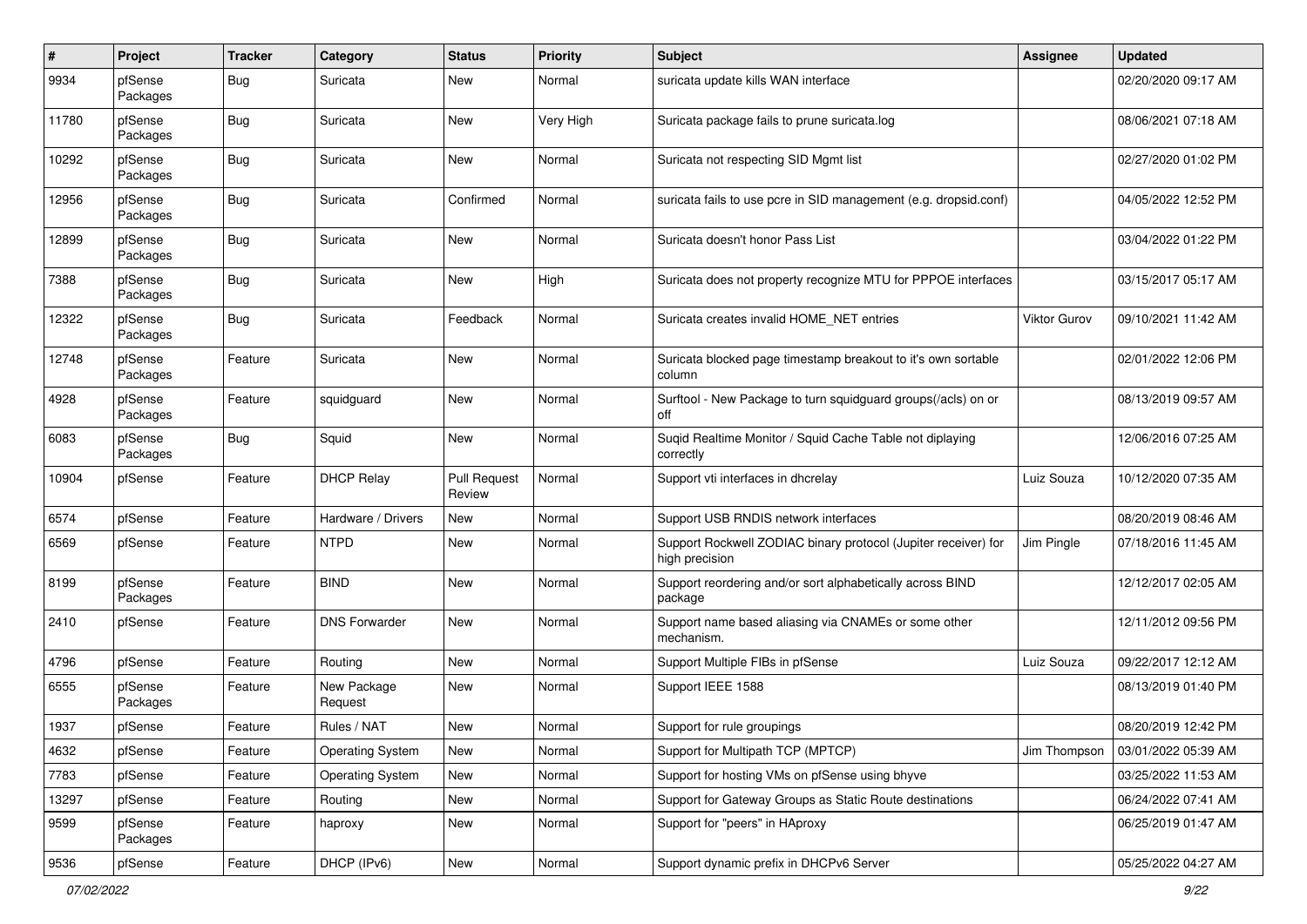| #     | Project             | Tracker    | Category                                 | <b>Status</b> | <b>Priority</b> | <b>Subject</b>                                                                                                   | <b>Assignee</b>      | <b>Updated</b>      |
|-------|---------------------|------------|------------------------------------------|---------------|-----------------|------------------------------------------------------------------------------------------------------------------|----------------------|---------------------|
| 2357  | pfSense             | Feature    | Interfaces                               | New           | Low             | Support Dual Stack Lite                                                                                          |                      | 05/13/2014 09:39 PM |
| 7442  | pfSense             | Feature    | Diagnostics                              | <b>New</b>    | Low             | Suggestions for Diagnostics / ARP Table and Diagnostics / NDP<br>Table                                           |                      | 08/21/2019 09:27 AM |
| 8168  | pfSense             | Feature    | <b>IPsec</b>                             | New           | Normal          | strongswan dhcp option                                                                                           |                      | 12/19/2017 04:14 AM |
| 12264 | pfSense<br>Packages | <b>Bug</b> | Squid                                    | Feedback      | Low             | Stray <table> line in squid_monitor.php</table>                                                                  | <b>Viktor Gurov</b>  | 12/23/2021 10:53 AM |
| 9335  | pfSense<br>Packages | <b>Bug</b> | haproxy                                  | Feedback      | Normal          | Stored XSS in HAProxy / haproxy_listeners_edit.php                                                               | Jim Pingle           | 02/18/2019 09:35 AM |
| 10726 | pfSense             | <b>Bug</b> | Rules / NAT                              | New           | Normal          | Sticky-connections option is bugged - sticky-address cannot be<br>redefined                                      |                      | 11/12/2020 10:12 AM |
| 2234  | pfSense             | <b>Bug</b> | Web Interface                            | Confirmed     | Low             | Status: Traffic Graph - only shows interface's subnet                                                            |                      | 01/15/2022 08:33 PM |
| 7267  | pfSense<br>Packages | <b>Bug</b> | <b>Status Traffic Totals</b>             | <b>New</b>    | Normal          | Status Traffic Totals - Stacked Bar - Scale not high enough                                                      | <b>Jared Dillard</b> | 11/18/2020 07:38 AM |
| 10429 | pfSense<br>Packages | <b>Bug</b> | <b>Status Traffic Totals</b>             | <b>New</b>    | Normal          | Status Traffic Total broken 2.4.5                                                                                | <b>Jared Dillard</b> | 02/27/2021 07:55 PM |
| 4451  | pfSense             | <b>Bug</b> | DHCP (IPv4)                              | New           | Low             | Status DHCP Leases shows double entries for static entries<br>without IP address                                 | <b>Phillip Davis</b> | 05/21/2022 04:55 PM |
| 6816  | pfSense             | Feature    | IPv6 Router<br>Advertisements<br>(RADVD) | New           | Normal          | Status and/or Diagnostics page for radvd                                                                         |                      | 08/13/2019 02:35 PM |
| 8130  | pfSense             | <b>Bug</b> | <b>Traffic Graphs</b>                    | New           | Normal          | Status - Monitoring - Area chart displays traffic data differently<br>than Line or Bar charts                    |                      | 11/26/2017 01:40 PM |
| 1813  | pfSense             | <b>Bug</b> | Rules / NAT                              | Confirmed     | Normal          | Static routes on WAN interfaces overridden by route-to for<br>firewall-initiated traffic                         |                      | 11/09/2016 02:06 PM |
| 8066  | pfSense             | <b>Bug</b> | Routing                                  | <b>New</b>    | Normal          | Static routes not applied when they go out a interface using carp                                                |                      | 11/08/2017 02:04 AM |
| 11296 | pfSense             | <b>Bug</b> | Routing                                  | New           | Normal          | Static route targets may still reachable via default route when the<br>gateway they should route through is down | <b>Viktor Gurov</b>  | 06/28/2022 12:01 PM |
| 3796  | pfSense             | <b>Bug</b> | Diagnostics                              | Confirmed     | Normal          | States summary fails and is very slow with large state tables                                                    |                      | 12/11/2021 08:03 PM |
| 6220  | pfSense             | <b>Bug</b> | <b>Operating System</b>                  | Confirmed     | Normal          | state mismatch with host-initiated traffic matching binat to IP not<br>locally assigned                          | Luiz Souza           | 06/08/2016 09:23 AM |
| 10513 | pfSense             | Bug        | Rules / NAT                              | New           | Normal          | State issues with policy routing and HA failover                                                                 |                      | 04/21/2022 12:39 PM |
| 10572 | pfSense<br>Packages | <b>Bug</b> | Squid                                    | Feedback      | Normal          | STARTTLS option is ignored                                                                                       | <b>Viktor Gurov</b>  | 04/22/2022 02:20 AM |
| 8313  | pfSense             | <b>Bug</b> | Notifications                            | New           | Normal          | STARTTLS auto detection not working                                                                              |                      | 04/21/2022 12:39 PM |
| 5074  | pfSense             | Feature    | Upgrade                                  | New           | Normal          | Standard release notes URLs to facilitate GUI viewing before<br>upgrade                                          |                      | 04/21/2022 12:39 PM |
| 10358 | pfSense<br>Packages | Feature    | <b>FRR</b>                               | New           | Very Low        | <b>Stage FRR Configuration Changes</b>                                                                           |                      | 03/19/2020 06:48 AM |
| 9288  | pfSense             | Feature    | Authentication                           | New           | Normal          | SSHGuard add pfSense signature in standard                                                                       |                      | 08/14/2019 01:19 PM |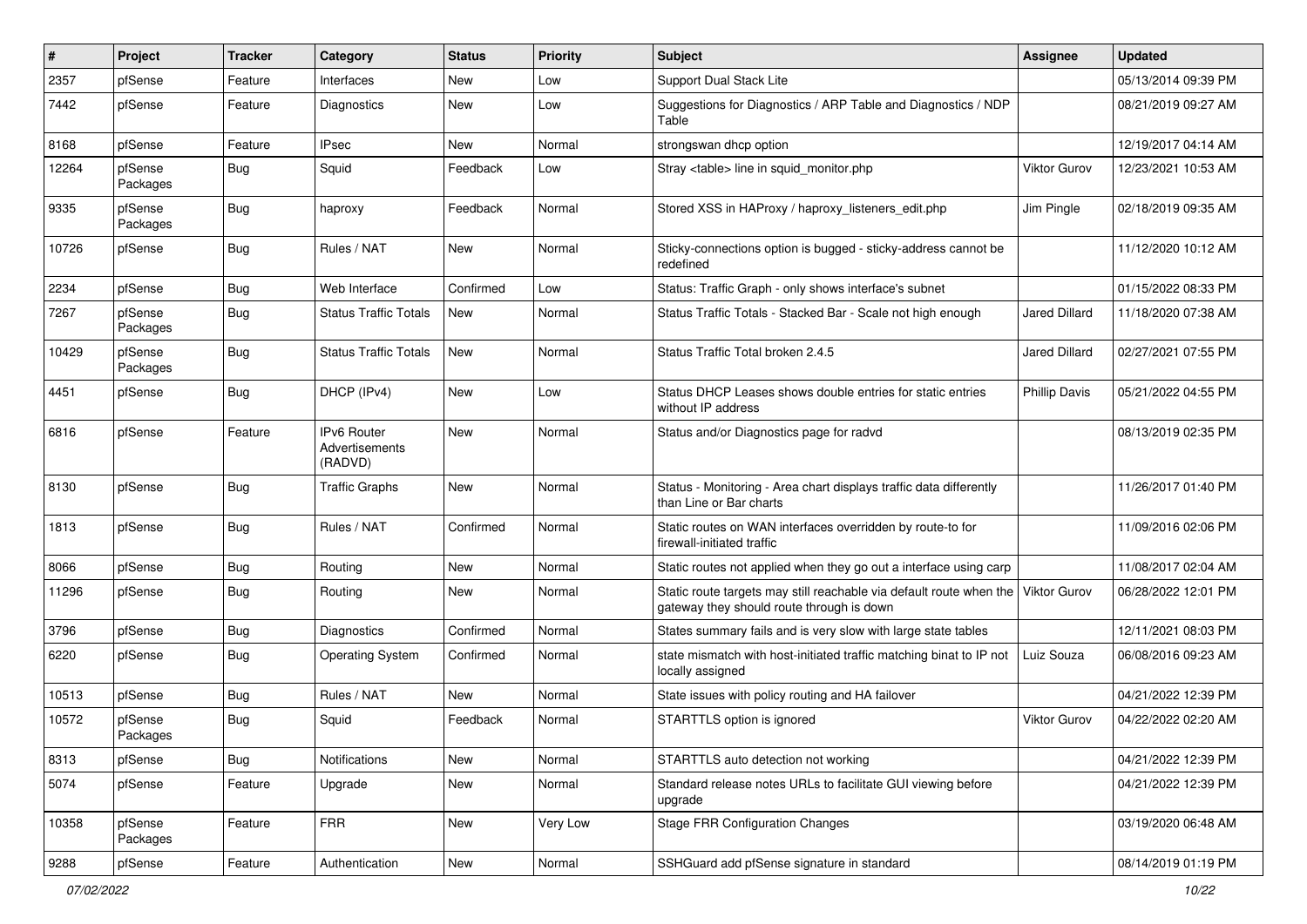| #     | Project             | <b>Tracker</b> | Category   | <b>Status</b> | Priority | <b>Subject</b>                                                                                           | <b>Assignee</b>     | <b>Updated</b>      |
|-------|---------------------|----------------|------------|---------------|----------|----------------------------------------------------------------------------------------------------------|---------------------|---------------------|
| 11786 | pfSense             | <b>Bug</b>     | Services   | New           | Normal   | SSH incomplete setup and startup fail while recovering XML<br>backup in a fresh install of pfSense 2.5.0 |                     | 04/17/2021 01:36 PM |
| 12491 | pfSense<br>Packages | Feature        | squidguard | New           | Normal   | squidguard: allow multiple regex                                                                         |                     | 10/28/2021 03:30 PM |
| 8827  | pfSense<br>Packages | <b>Bug</b>     | squidguard | New           | Normal   | Squidguard: ACL redirect modes 'redirect' and 'err page' send<br>unresolvable URLs to the client.        | <b>Viktor Gurov</b> | 12/21/2021 05:49 AM |
| 5751  | pfSense<br>Packages | <b>Bug</b>     | squidguard | New           | Normal   | SquidGuard target categories not saved when long "Domain<br>List" is provided                            |                     | 01/10/2016 08:55 AM |
| 11434 | pfSense<br>Packages | <b>Bug</b>     | squidguard | Feedback      | Normal   | SquidGuard over 1.16.18_11                                                                               |                     | 04/21/2022 12:40 PM |
| 10865 | pfSense<br>Packages | Feature        | squidguard | New           | Normal   | squidGuard lacks options to send traffic action logs to syslog<br>server                                 |                     | 09/05/2020 01:21 AM |
| 10994 | pfSense<br>Packages | <b>Bug</b>     | squidguard | New           | Low      | SquidGuard Blacklists Restore Default button does not work                                               |                     | 10/20/2020 12:26 PM |
| 11784 | pfSense<br>Packages | Feature        | squidguard | New           | Normal   | squidguard auto update blacklist option                                                                  |                     | 04/06/2021 01:53 AM |
| 11738 | pfSense<br>Packages | Regression     | squidguard | Feedback      | Normal   | SquidGuard 1.16.18_17 Not Filtering Blacklist No-Transparent<br>Mode                                     | <b>Viktor Gurov</b> | 12/21/2021 05:48 AM |
| 9286  | pfSense<br>Packages | <b>Bug</b>     | squidguard | New           | Normal   | squidGuard - Unable to change IP for sgerror.php URL in<br>configuration                                 |                     | 11/13/2019 10:07 AM |
| 9025  | pfSense<br>Packages | <b>Bug</b>     | squidguard | New           | Normal   | SquidGard + Target categories                                                                            |                     | 10/08/2018 01:00 AM |
| 5646  | pfSense<br>Packages | Feature        | Squid      | New           | Normal   | Squid3 package Authentication Method: Kerberos/AD                                                        |                     | 02/18/2019 05:34 PM |
| 10450 | pfSense<br>Packages | <b>Bug</b>     | Squid      | Feedback      | Normal   | Squid reverse proxy switching peers                                                                      | <b>Viktor Gurov</b> | 04/22/2022 02:21 AM |
| 9762  | pfSense<br>Packages | Feature        | Squid      | Feedback      | Normal   | Squid Reverse Proxy Change redir domain(s) to use regex                                                  |                     | 04/21/2022 12:40 PM |
| 7797  | pfSense<br>Packages | <b>Bug</b>     | Squid      | Feedback      | Normal   | Squid Reverse Proxy alternating between destinations                                                     |                     | 04/21/2022 12:40 PM |
| 11200 | pfSense<br>Packages | Feature        | Squid      | New           | Normal   | Squid reverse proxy + multiple ssl certificates                                                          |                     | 12/31/2020 03:50 AM |
| 9774  | pfSense<br>Packages | Feature        | Squid      | New           | Normal   | Squid logs / remote logs                                                                                 |                     | 04/17/2020 06:18 AM |
| 12732 | pfSense<br>Packages | Bug            | squidguard | New           | High     | Squid https filtering squidguard acl target list - erratic behaviour                                     |                     | 01/26/2022 09:11 AM |
| 10541 | pfSense<br>Packages | Feature        | Squid      | Feedback      | Normal   | Squid failover and load balancing                                                                        | Viktor Gurov        | 01/14/2021 07:34 AM |
| 12717 | pfSense<br>Packages | Todo           | Squid      | New           | Normal   | Squid 5.x Branch                                                                                         |                     | 01/25/2022 06:24 PM |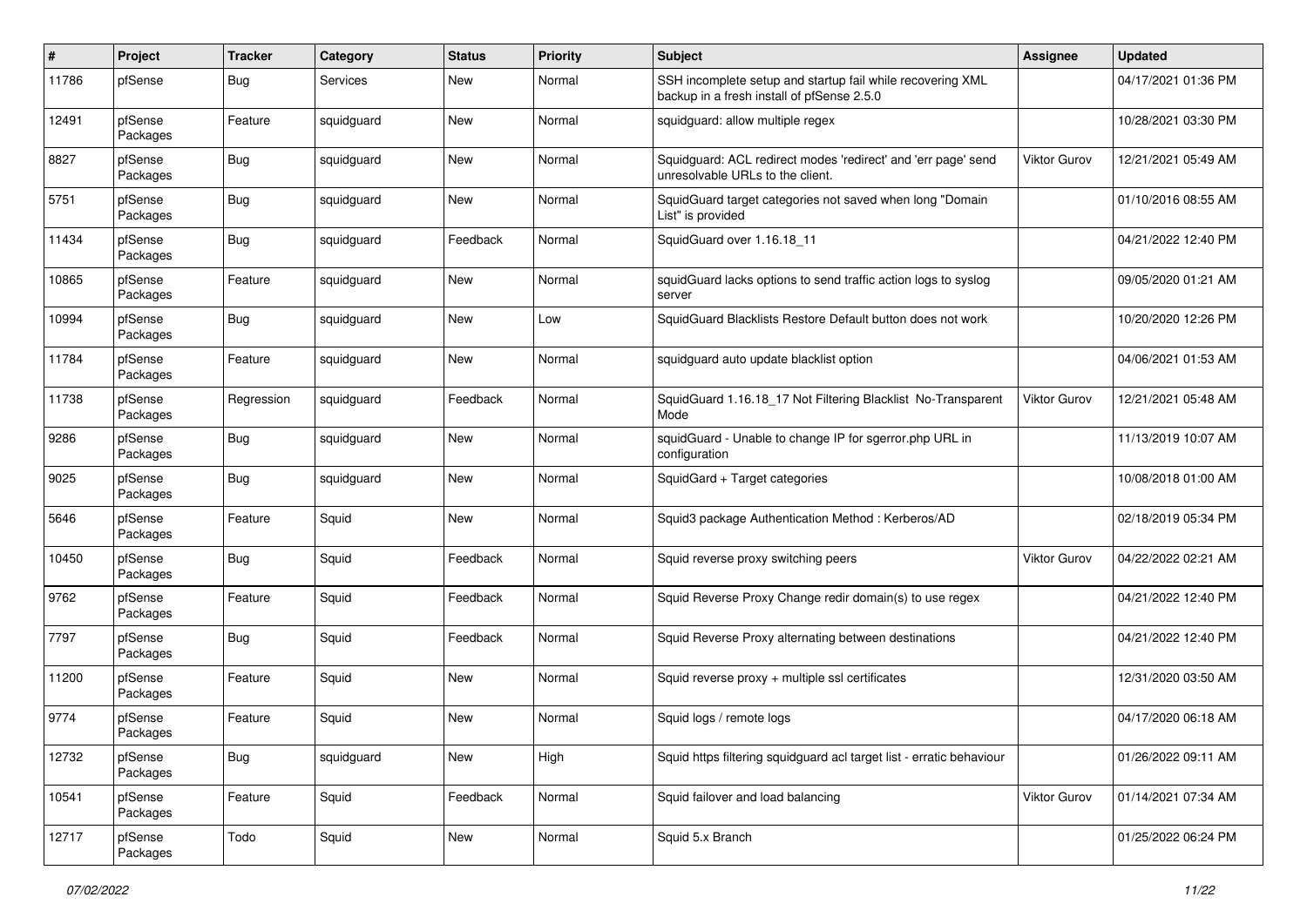| $\sharp$ | Project             | <b>Tracker</b> | Category               | <b>Status</b>                 | <b>Priority</b> | <b>Subject</b>                                                                                                                          | <b>Assignee</b>     | <b>Updated</b>      |
|----------|---------------------|----------------|------------------------|-------------------------------|-----------------|-----------------------------------------------------------------------------------------------------------------------------------------|---------------------|---------------------|
| 11335    | pfSense             | <b>Bug</b>     | Interfaces             | <b>New</b>                    | Normal          | Spoofing the MAC on a LAGG interface does not work for some<br>NIC types.                                                               |                     | 01/29/2021 09:10 AM |
| 7683     | pfSense<br>Packages | Feature        | New Package<br>Request | New                           | Low             | Splunk Universal Forwarder Package                                                                                                      |                     | 08/19/2019 02:54 PM |
| 7648     | pfSense             | <b>Bug</b>     | CARP                   | New                           | Very Low        | SPAN ports on an interface renders CARP HA inoperative                                                                                  |                     | 06/14/2017 09:19 PM |
| 7260     | pfSense             | Feature        | Rules / NAT            | New                           | Normal          | Source OS / p0f Database Missing Modern Operating Systems                                                                               |                     | 04/18/2020 02:25 AM |
| 10277    | pfSense             | <b>Bug</b>     | Web Interface          | <b>New</b>                    | Normal          | Sorting the log entries does not use year value                                                                                         |                     | 02/24/2020 07:46 AM |
| 7172     | pfSense             | <b>Bug</b>     | DHCP (IPv4)            | <b>New</b>                    | Normal          | Sorting by hostname in Services > DHCP Server > LAN should<br>be "natural" (alphanumeric friendly)                                      |                     | 08/20/2019 03:47 PM |
| 9707     | pfSense<br>Packages | <b>Bug</b>     | pfBlockerNG            | New                           | Normal          | Some networks already existing in deny Feeds are not stopped<br>even if existing in custom deny list                                    |                     | 08/28/2019 10:03 AM |
| 4500     | pfSense             | Bug            | UPnP/NAT-PMP           | Confirmed                     | Normal          | Some miniupnp port mappings are not displayed in the Status<br>page                                                                     |                     | 04/25/2022 12:49 PM |
| 9167     | pfSense             | <b>Bug</b>     | Rules / NAT            | New                           | Normal          | Some Important ICMPv6 Traffic Not Allowed by Default Rules                                                                              |                     | 08/14/2019 01:00 PM |
| 10436    | pfSense<br>Packages | <b>Bug</b>     | softflowd              | <b>New</b>                    | Normal          | softflowd no longer sends flow data after upgrade (v0.9.9 1 -><br>v1.0.0                                                                |                     | 06/07/2022 12:25 AM |
| 12845    | pfSense<br>Packages | Bug            | softflowd              | New                           | Normal          | softflowd wrong vlan tag                                                                                                                |                     | 02/21/2022 10:40 AM |
| 12683    | pfSense<br>Packages | <b>Bug</b>     | Snort                  | Feedback                      | Normal          | snort get vpns list() does not include OpenVPN CSO                                                                                      | <b>Viktor Gurov</b> | 02/15/2022 10:47 AM |
| 13095    | pfSense<br>Packages | Bug            | Snort                  | Feedback                      | Normal          | Snort VRT change in Shared Object Rules path name results in<br>failure to extract and update Snort Shared Object Rules when<br>enabled | <b>Bill Meeks</b>   | 04/25/2022 12:22 PM |
| 12979    | pfSense<br>Packages | Bug            | Snort                  | <b>Pull Request</b><br>Review | High            | Snort Rules Update Process Using Deprecated FreeBSD<br><b>Subdirectory Name</b>                                                         | <b>Bill Meeks</b>   | 03/24/2022 09:02 AM |
| 9895     | pfSense<br>Packages | Bug            | Snort                  | New                           | Normal          | snort reinstallation failed                                                                                                             |                     | 06/23/2021 08:01 AM |
| 6988     | pfSense<br>Packages | Bug            | Snort                  | <b>New</b>                    | High            | SNORT Package PHP memory error                                                                                                          |                     | 06/28/2018 10:00 PM |
| 7414     | pfSense<br>Packages | Feature        | Snort                  | New                           | Normal          | snort needs automated refresh on ip change                                                                                              |                     | 08/20/2019 08:55 AM |
| 7535     | pfSense<br>Packages | Feature        | Snort                  | <b>New</b>                    | Normal          | Snort messages filling System / General. Should have its own<br>log.                                                                    |                     | 02/18/2019 05:29 PM |
| 10606    | pfSense<br>Packages | <b>Bug</b>     | Snort                  | <b>New</b>                    | Normal          | Snort Inline stopped working after upgrade to FreeBSD 12.1<br>(network traffic blocked after heavy load randomly)                       |                     | 05/28/2020 10:06 AM |
| 9289     | pfSense<br>Packages | Feature        | Snort                  | New                           | Normal          | Snort enable react                                                                                                                      |                     | 03/16/2019 09:04 PM |
| 6831     | pfSense<br>Packages | Feature        | Snort                  | New                           | Normal          | Snort does not support aliases containing FQDN                                                                                          |                     | 07/11/2020 12:51 PM |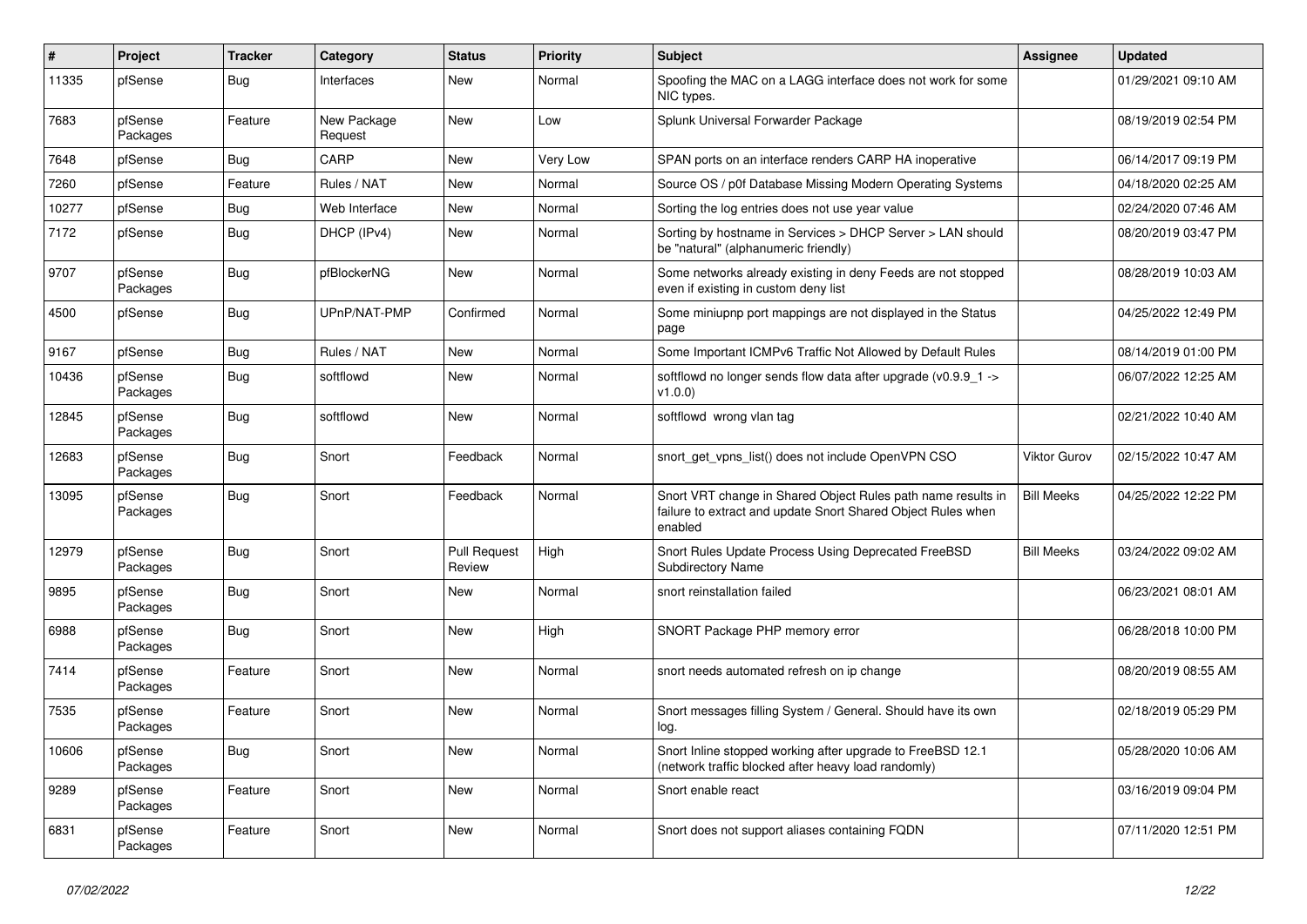| $\pmb{\#}$ | Project             | <b>Tracker</b> | Category                 | <b>Status</b> | <b>Priority</b> | <b>Subject</b>                                                                                          | <b>Assignee</b>     | <b>Updated</b>      |
|------------|---------------------|----------------|--------------------------|---------------|-----------------|---------------------------------------------------------------------------------------------------------|---------------------|---------------------|
| 11579      | pfSense<br>Packages | Feature        | Snort                    | New           | Normal          | Snort alerts or blocks trigger notifications                                                            |                     | 03/01/2021 03:26 AM |
| 10989      | pfSense<br>Packages | Bug            | Snort                    | New           | Low             | Snort alert page has hidden characters in IPv6 address                                                  |                     | 10/17/2020 04:06 PM |
| 11479      | pfSense<br>Packages | Bug            | snmptt                   | <b>New</b>    | Normal          | snmptt 1.4.2 does not work in daemon mode                                                               |                     | 02/20/2021 04:37 PM |
| 5922       | pfSense             | Feature        | <b>SNMP</b>              | New           | Normal          | SNMP - enable SNMP v3 functionality                                                                     | <b>Viktor Gurov</b> | 03/02/2022 02:40 PM |
| 11411      | pfSense<br>Packages | Feature        | New Package<br>Request   | New           | Normal          | Smokeping as a default latency measurement tool                                                         |                     | 02/12/2021 09:29 PM |
| 12369      | pfSense<br>Packages | Feature        | Mail report              | New           | Low             | Skip If No Content issue                                                                                |                     | 09/14/2021 06:40 AM |
| 8349       | pfSense             | Feature        | <b>Traffic Graphs</b>    | New           | Normal          | Show the actual numerical information (upload/download<br>speeds) in the traffic graph dashboard widget | Jared Dillard       | 02/28/2018 09:42 AM |
| 9852       | pfSense<br>Packages | Feature        | Suricata                 | Feedback      | Normal          | show File-Store directory listing                                                                       | <b>Viktor Gurov</b> | 08/20/2021 07:52 AM |
| 12789      | pfSense<br>Packages | Feature        | <b>ACME</b>              | <b>New</b>    | Very Low        | Show expiration date of certificates in the ACME package list                                           |                     | 02/14/2022 09:20 AM |
| 9574       | pfSense             | Feature        | Package System           | New           | Normal          | Show changelog at package upgrade                                                                       |                     | 06/02/2019 04:35 AM |
| 7398       | pfSense             | Feature        | <b>Traffic Graphs</b>    | Assigned      | Normal          | Show average value of bandwidth in/out on Dashboard trafic<br>graph                                     | Jared Dillard       | 08/21/2019 08:56 AM |
| 2049       | pfSense             | Feature        | Rules / NAT              | New           | Normal          | Show Auto Generated Rules and Use them to turn features<br>on/off when applicable                       |                     | 08/20/2019 03:37 PM |
| 4292       | pfSense             | Feature        | <b>RRD Graphs</b>        | <b>New</b>    | Normal          | Show 95th Percentile for IPv6 Traffic in RRD Graphs                                                     |                     | 01/25/2015 02:24 PM |
| 6500       | pfSense             | Feature        | Package System           | New           | Normal          | Should be a way to determine which packages are available<br>without having to update/install           |                     | 06/17/2016 05:34 PM |
| 1219       | pfSense             | Feature        | Developer Tools          | New           | Low             | Ship DTRACE enabled kernels in the images                                                               |                     | 07/26/2017 03:14 AM |
| 10584      | pfSense             | Bug            | Hardware / Drivers       | <b>New</b>    | Normal          | SG-3100 with M.2: shutdown instead of reboot                                                            |                     | 07/21/2020 03:08 AM |
| 13206      | pfSense Plus        | Bug            | Hardware / Drivers       | New           | Normal          | SG-3100 LED GPIO hangs                                                                                  |                     | 06/11/2022 07:01 PM |
| 11871      | pfSense Docs        | Correction     | Products                 | New           | Normal          | SG-2100 must be manually power cycled after installation                                                |                     | 10/07/2021 02:19 PM |
| 3087       | pfSense             | Feature        | Web Interface            | New           | Normal          | Setup Wizard does not include IPv6 options for interfaces                                               |                     | 07/10/2013 06:19 PM |
| 5080       | pfSense             | Feature        | DHCP (IPv4)              | New           | Normal          | Settings tab under Services>DHCP Server                                                                 |                     | 08/13/2019 12:53 PM |
| 4428       | pfSense             | Bug            | Interfaces               | Confirmed     | Normal          | Setting media option on em(4) leads to infinite link cycling                                            |                     | 07/06/2016 12:45 AM |
| 13255      | pfSense<br>Packages | Todo           | OpenVPN Client<br>Export | New           | Normal          | Set PKCS#12 algorithm when exporting OpenVPN ZIP or<br>Windows bundles                                  | Jim Pingle          | 06/08/2022 10:37 AM |
| 12811      | pfSense             | <b>Bug</b>     | Gateway Monitoring       | New           | Normal          | Services are not restarted when PPP interfaces connect                                                  | Jim Pingle          | 06/30/2022 03:18 AM |
| 11490      | pfSense<br>Packages | <b>Bug</b>     | Service Watchdog         | New           | Very Low        | Service Watchdog - Impacts Reboots and Package Updates                                                  |                     | 02/22/2021 12:07 PM |
| 10802      | pfSense             | Feature        | DHCP (IPv4)              | New           | Very Low        | Seperator for DHCP Static Mapped leases                                                                 |                     | 07/31/2020 10:30 AM |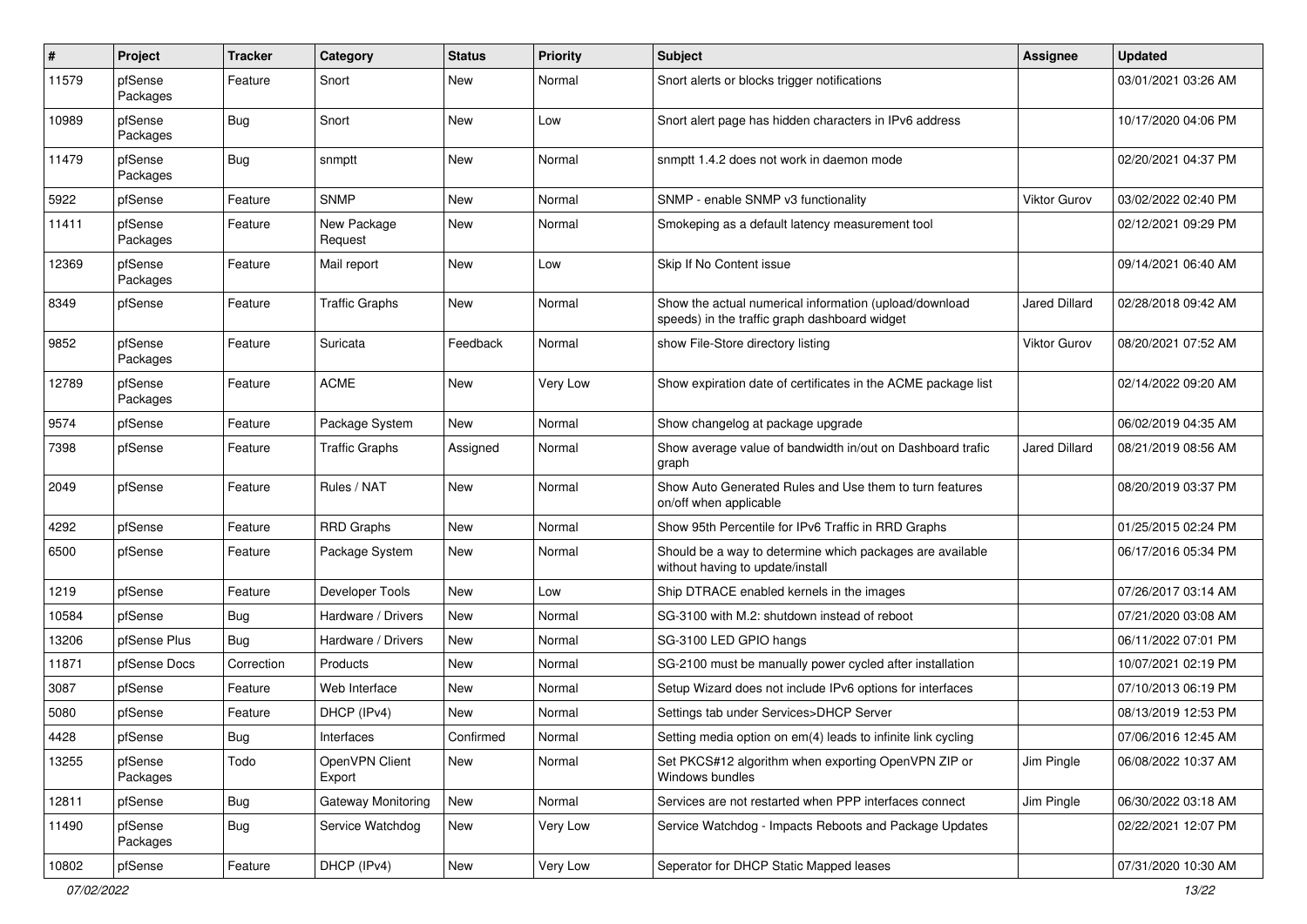| $\pmb{\#}$ | Project             | <b>Tracker</b> | Category               | <b>Status</b>                 | Priority | <b>Subject</b>                                                                            | <b>Assignee</b>      | <b>Updated</b>      |
|------------|---------------------|----------------|------------------------|-------------------------------|----------|-------------------------------------------------------------------------------------------|----------------------|---------------------|
| 9680       | pfSense             | Feature        | <b>DHCP Relay</b>      | New                           | Normal   | Seperate DHCP Server and relay per interface                                              |                      | 02/27/2020 10:47 AM |
| 13292      | pfSense<br>Packages | Feature        | <b>ACME</b>            | New                           | Normal   | Separator                                                                                 |                      | 06/21/2022 12:06 PM |
| 11324      | pfSense             | Feature        | Logging                | New                           | Normal   | Separate syslog "Remote log servers" Parameters                                           |                      | 01/27/2021 10:47 AM |
| 9700       | pfSense<br>Packages | Feature        | Squid                  | Feedback                      | Normal   | Secure Squid HTTPS Proxy                                                                  |                      | 01/25/2022 06:39 PM |
| 13258      | pfSense             | Bug            | Console Menu           | <b>Pull Request</b><br>Review | Low      | secret menu option 100                                                                    | Jim Pingle           | 06/28/2022 12:01 PM |
| 11746      | pfSense<br>Packages | Bug            | FreeRADIUS             | Feedback                      | Normal   | Second LDAP server configuration misses the ipaNThash<br>control attribute                | <b>Viktor Gurov</b>  | 07/14/2021 01:44 PM |
| 9717       | pfSense             | Feature        | Web Interface          | <b>New</b>                    | Low      | Search box for pfsense?                                                                   |                      | 07/05/2020 02:14 PM |
| 13179      | pfSense<br>Packages | Feature        | pfBlockerNG            | New                           | High     | Search based on CIDR                                                                      |                      | 05/17/2022 09:45 AM |
| 8929       | pfSense             | Feature        | Web Interface          | New                           | Normal   | Scroll bar css dark theme                                                                 |                      | 08/14/2019 12:16 PM |
| 3424       | pfSense<br>Packages | Feature        | New Package<br>Request | <b>New</b>                    | Normal   | <b>SCEP</b> server                                                                        |                      | 08/13/2019 10:02 AM |
| 7385       | pfSense             | Todo           | Web Interface          | New                           | Normal   | Sanitize PHP includes                                                                     |                      | 08/13/2019 03:22 PM |
| 11920      | pfSense Plus        | Feature        | Authentication         | New                           | Normal   | SAML Authentication for pfSense (VPN and webConfigurator)                                 |                      | 05/14/2021 12:56 AM |
| 11248      | pfSense<br>Packages | Feature        | squidguard             | Feedback                      | Normal   | SafeSearch update                                                                         | <b>Viktor Gurov</b>  | 01/28/2021 10:01 AM |
| 11155      | pfSense<br>Packages | Feature        | pfBlockerNG            | Feedback                      | Normal   | SafeSearch AAAA                                                                           | <b>Viktor Gurov</b>  | 02/05/2021 04:54 AM |
| 5367       | pfSense             | <b>Bug</b>     | Web Interface          | <b>New</b>                    | Normal   | Safari repeatedly tries to reload dashboard                                               | <b>Jared Dillard</b> | 08/22/2016 11:08 AM |
| 13249      | pfSense             | Bug            | Console Menu           | <b>New</b>                    | Normal   | Running playback comands multiple times results in PHP error                              |                      | 06/06/2022 07:02 AM |
| 12963      | pfSense<br>Packages | Feature        | Nmap                   | Feedback                      | Normal   | Run nmap scans in the background                                                          | Jim Pingle           | 06/06/2022 06:55 PM |
| 9887       | pfSense             | Bug            | Rules / NAT            | <b>Pull Request</b><br>Review | Low      | Rule separator positions change when deleting multiple rules                              |                      | 07/01/2022 02:25 PM |
| 12643      | pfSense<br>Packages | Regression     | Suricata               | Feedback                      | Normal   | Rule categories are cleared after clicking the save button on the<br>Global Settings page |                      | 12/30/2021 03:44 AM |
| 2138       | pfSense             | <b>Bug</b>     | <b>RRD Graphs</b>      | <b>New</b>                    | Normal   | RRD Wireless graph broken in BSS mode                                                     |                      | 02/06/2016 04:59 AM |
| 12865      | pfSense<br>Packages | Todo           | <b>RRD Summary</b>     | Feedback                      | Normal   | RRD Summary improvements                                                                  | <b>Viktor Gurov</b>  | 03/04/2022 12:20 PM |
| 12338      | pfSense<br>Packages | <b>Bug</b>     | <b>RRD Summary</b>     | New                           | Normal   | RRD Summary does not report data on 3100                                                  |                      | 04/15/2022 02:54 PM |
| 2024       | pfSense             | Feature        | Package System         | New                           | Normal   | RRD Graphs for packages                                                                   |                      | 08/13/2019 12:24 PM |
| 5849       | pfSense             | <b>Bug</b>     | CARP                   | New                           | Normal   | Routing fail on CARP IPsec                                                                |                      | 12/18/2021 04:41 PM |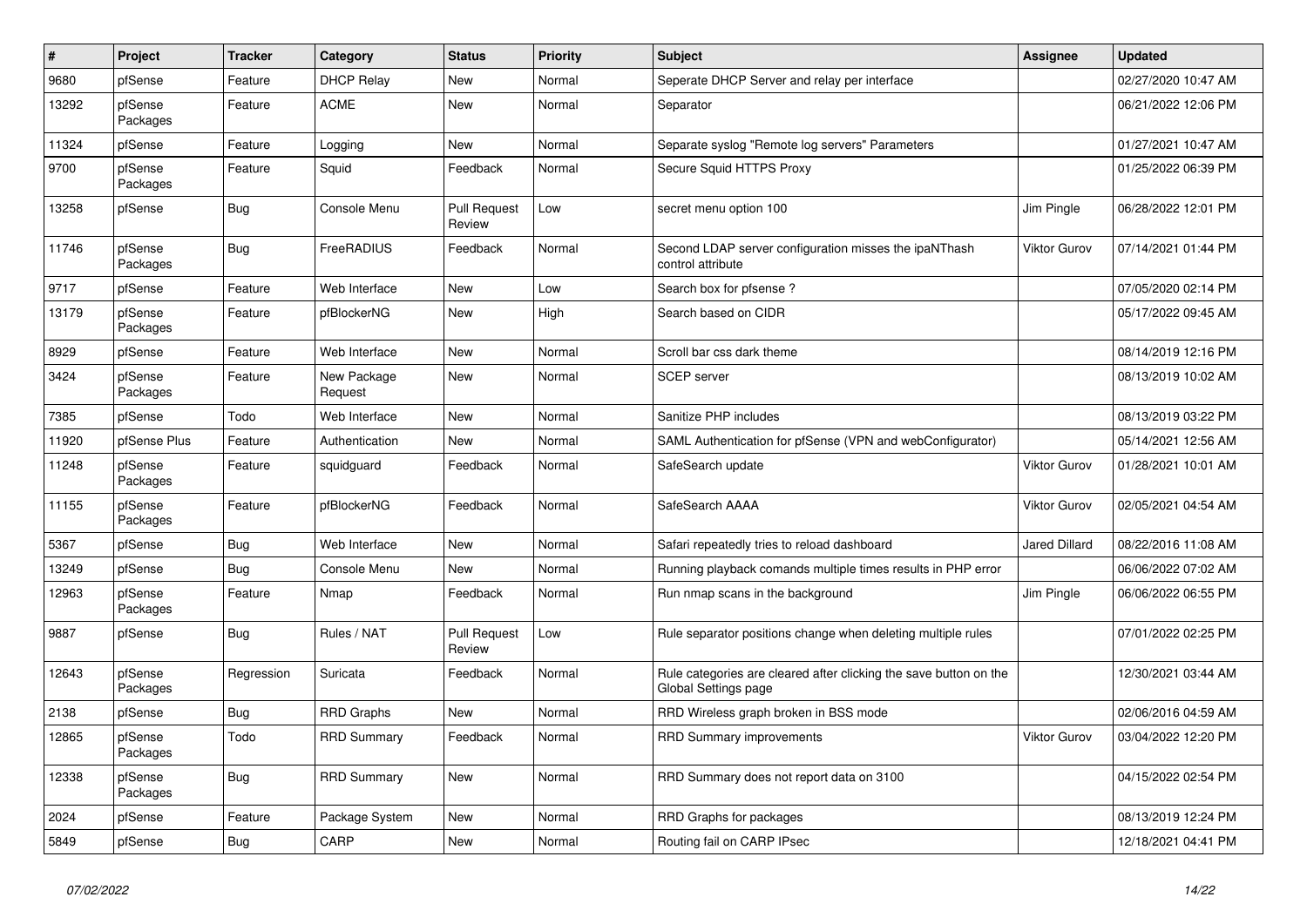| #     | Project             | <b>Tracker</b> | Category                        | <b>Status</b> | Priority | <b>Subject</b>                                                                                         | <b>Assignee</b> | <b>Updated</b>      |
|-------|---------------------|----------------|---------------------------------|---------------|----------|--------------------------------------------------------------------------------------------------------|-----------------|---------------------|
| 11823 | pfSense<br>Packages | Feature        | <b>FRR</b>                      | New           | Normal   | Route handling enhancements                                                                            |                 | 04/19/2021 06:23 PM |
| 12653 | pfSense<br>Packages | Regression     | <b>FRR</b>                      | Feedback      | Normal   | RIP related startup error                                                                              | Viktor Gurov    | 12/30/2021 08:37 AM |
| 9253  | pfSense             | Feature        | User Manager /<br>Privileges    | New           | Normal   | RFE: True View-Only WebCFG options                                                                     |                 | 08/21/2019 09:21 AM |
| 12091 | pfSense             | Feature        | Authentication                  | New           | Normal   | RFE: Add support for sssd authentication                                                               |                 | 12/10/2021 04:55 PM |
| 13091 | pfSense             | Feature        | OpenVPN                         | New           | Normal   | RFE: Ability to specify the order of OpenVPN Authentication<br>servers                                 |                 | 04/22/2022 04:30 PM |
| 9575  | pfSense             | Feature        | DHCP (IPv6)                     | New           | Very Low | RFC 7078 - Distributing Address Selection Policy Using<br>DHCP <sub>v6</sub>                           |                 | 08/14/2019 02:39 PM |
| 6544  | pfSense             | Feature        | DHCP (IPv4)                     | New           | Very Low | RFC 3046 DHCP Option 82 support (and RFC 3315/4649/4580<br>for IPv6)                                   |                 | 07/13/2020 02:14 AM |
| 8274  | pfSense             | Feature        | <b>Traffic Graphs</b>           | New           | Normal   | Reverse Inverse Traffic Graph View                                                                     | Jared Dillard   | 08/14/2019 10:31 AM |
| 385   | pfSense             | Feature        | <b>Captive Portal</b>           | New           | Normal   | Reverse captive portal                                                                                 |                 | 08/13/2019 12:23 PM |
| 9348  | pfSense<br>Packages | Bug            | <b>ACME</b>                     | New           | Normal   | Results of Acme certificate issuance/renewal are not properly<br>formatted                             |                 | 02/22/2019 12:08 PM |
| 1738  | pfSense             | <b>Bug</b>     | Backup / Restore                | New           | Very Low | Restore fails when username in backup is not matching                                                  |                 | 12/11/2021 07:51 PM |
| 7964  | pfSense             | Bug            | Multi-WAN                       | New           | Normal   | Restart openvpn on gateway switching                                                                   |                 | 08/19/2019 12:35 PM |
| 6361  | pfSense             | <b>Bug</b>     | Web Interface                   | New           | Low      | Responsive Mobile Menu issue                                                                           |                 | 05/16/2016 12:09 PM |
| 1307  | pfSense             | Feature        | Web Interface                   | New           | Normal   | Request: Option To Resolve Addresses in State Table Summary                                            |                 | 02/06/2016 04:58 AM |
| 10401 | pfSense             | Feature        | Dashboard                       | New           | Normal   | Request: ability to sort/separate stopped/running Service(s) on<br>Dashboard -> Services Status widget |                 | 03/31/2020 04:48 PM |
| 10347 | pfSense<br>Packages | Feature        | OpenVPN Client<br>Export        | New           | Normal   | Request to add pull-filter                                                                             |                 | 07/29/2020 08:11 AM |
| 9130  | pfSense             | Feature        | DHCP (IPv4)                     | New           | Normal   | Request ID [#INC-16195]: DHCP - PXE Boot                                                               |                 | 09/10/2020 01:39 PM |
| 10188 | pfSense<br>Packages | <b>Bug</b>     | pfBlockerNG                     | New           | Normal   | Reputation tab is not working                                                                          |                 | 01/24/2020 10:06 AM |
| 2676  | pfSense             | Feature        | Rules / NAT                     | New           | Normal   | Reply-to option in firewall rule                                                                       |                 | 05/05/2017 03:15 PM |
| 5813  | pfSense             | Feature        | <b>Traffic Shaper</b><br>(ALTQ) | New           | Normal   | Replacement of layer7 filter                                                                           |                 | 02/18/2017 05:08 PM |
| 11856 | pfSense             | Feature        | Diagnostics                     | New           | Normal   | Replace/add Alias or DNS names for known LAN addresses in<br>the State table                           |                 | 04/27/2021 08:01 AM |
| 10312 | pfSense             | Feature        | Rules / NAT                     | New           | Low      | Reordering of NAT rules without dragging                                                               |                 | 03/03/2020 07:28 AM |
| 10651 | pfSense             | Feature        | OpenVPN                         | New           | Normal   | Remove/replace deprecated OpenVPN options                                                              |                 | 06/10/2020 11:32 AM |
| 10995 | pfSense             | Feature        | <b>Operating System</b>         | New           | Low      | Remove VMware MSI-X from the PCI blacklist.                                                            |                 | 10/20/2020 11:40 AM |
| 13196 | pfSense<br>Packages | Feature        | pfBlockerNG                     | New           | Normal   | remove NoVirusThanks feed                                                                              |                 | 05/23/2022 06:05 AM |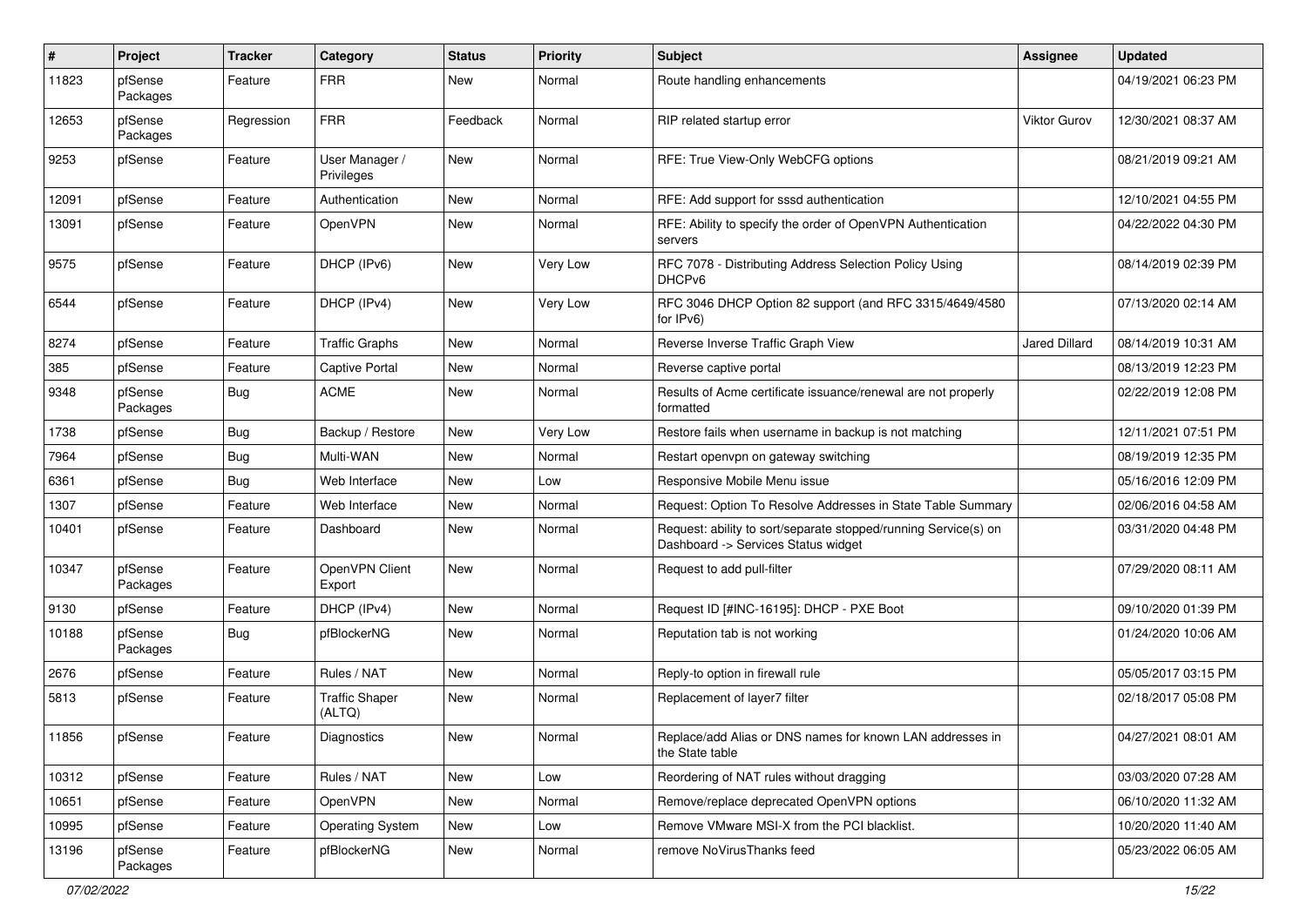| #     | Project             | <b>Tracker</b> | Category                                        | <b>Status</b> | <b>Priority</b> | <b>Subject</b>                                                                                    | <b>Assignee</b>     | <b>Updated</b>      |
|-------|---------------------|----------------|-------------------------------------------------|---------------|-----------------|---------------------------------------------------------------------------------------------------|---------------------|---------------------|
| 12351 | pfSense<br>Packages | Todo           | pfBlockerNG                                     | Feedback      | Normal          | Remove non-functional feeds                                                                       | <b>Viktor Gurov</b> | 02/04/2022 02:29 PM |
| 13194 | pfSense<br>Packages | <b>Bug</b>     | pfBlockerNG                                     | New           | Normal          | Remove dead Malc0de feed                                                                          |                     | 05/23/2022 05:16 AM |
| 2099  | pfSense             | Todo           | CARP                                            | New           | Normal          | Remove "queue" from CARP traffic                                                                  |                     | 01/19/2012 10:59 AM |
| 2276  | pfSense             | Feature        | Certificates                                    | New           | Normal          | Remote CRL fetch support                                                                          |                     | 02/06/2016 04:14 AM |
| 12679 | pfSense             | Feature        | Interfaces                                      | New           | Normal          | Remind user to update DHCPv6 range when changing interface<br>IPv6 prefix                         |                     | 01/12/2022 07:36 AM |
| 6554  | pfSense             | Feature        | <b>NTPD</b>                                     | New           | Normal          | Reintroduce NTP mode7 for IEEE 1588 PTPd interop                                                  |                     | 08/13/2019 01:40 PM |
| 6283  | pfSense             | Feature        | DHCP (IPv6)                                     | New           | Normal          | Register DHCPv6 leases with DNS resolver                                                          |                     | 08/21/2019 10:48 AM |
| 13252 | pfSense             | <b>Bug</b>     | Upgrade                                         | New           | Normal          | reduce frequency of php-fpm socket connection attempts from<br>check_reload_status                |                     | 06/12/2022 11:11 AM |
| 11185 | pfSense<br>Packages | <b>Bug</b>     | ntop                                            | Feedback      | Normal          | Redis service stopping before NtopNg                                                              |                     | 04/21/2022 12:40 PM |
| 13228 | pfSense             | <b>Bug</b>     | Interfaces                                      | New           | Normal          | Recovering interface gateway may not be added back into<br>gateway groups and rules when expected | Jim Pingle          | 06/29/2022 04:31 PM |
| 4646  | pfSense             | Feature        | Dashboard                                       | New           | Normal          | Recover valuable vertical screen real estate in dashboard                                         |                     | 04/20/2015 07:46 PM |
| 12813 | pfSense             | Feature        | Installer                                       | <b>New</b>    | Low             | Recover extra data in the installer                                                               |                     | 02/17/2022 07:52 AM |
| 12343 | pfSense             | Feature        | <b>Diagnostics</b>                              | New           | Low             | Real time traffic monitoring                                                                      |                     | 09/06/2021 01:26 PM |
| 12013 | pfSense             | Bug            | Logging                                         | New           | Low             | Reading log data is inefficient in certain cases                                                  |                     | 06/08/2021 07:35 AM |
| 10980 | pfSense             | Bug            | <b>Operating System</b>                         | <b>New</b>    | Normal          | rc.local is executed at login by rc.initial, and not at boot time.                                |                     | 10/19/2020 09:39 AM |
| 6605  | pfSense             | <b>Bug</b>     | Interfaces                                      | Confirmed     | Normal          | rc.linkup logic issues with actions taken                                                         |                     | 07/12/2016 07:46 PM |
| 11093 | pfSense             | <b>Bug</b>     | Wireless                                        | <b>New</b>    | Low             | ral(4) driver non-functional in arm64                                                             |                     | 11/21/2020 10:45 AM |
| 10714 | pfSense             | <b>Bug</b>     | DHCP (IPv6)                                     | New           | Normal          | radvd only gives out the prefix of the "first" IPv6 address of an<br>interface                    |                     | 10/06/2020 01:03 PM |
| 7737  | pfSense             | <b>Bug</b>     | <b>IPv6 Router</b><br>Advertisements<br>(RADVD) | New           | Normal          | radvd error message                                                                               |                     | 08/13/2019 09:41 AM |
| 8831  | pfSense             | Bug            | <b>IPv6 Router</b><br>Advertisements<br>(RADVD) | New           | Very High       | Radvd causes latency spikes                                                                       |                     | 04/19/2021 04:51 AM |
| 6873  | pfSense             | Bug            | DHCP (IPv6)                                     | New           | Low             | radvd - Too many addresses in RDNSS section when previously  <br>using DHCPv6                     | Dominic<br>McKeown  | 06/06/2018 10:45 AM |
| 3718  | pfSense             | Feature        | IPv6 Router<br>Advertisements<br>(RADVD)        | New           | Normal          | radvd - enhancement proposal: ability to advertise routes and<br>some fixes - patches attached    |                     | 03/22/2020 02:59 PM |
| 8264  | pfSense<br>Packages | Bug            | FreeRADIUS                                      | New           | Normal          | Radiusd restart on WAN change results in freeradius not running<br>(and possible solution)        |                     | 04/21/2022 12:39 PM |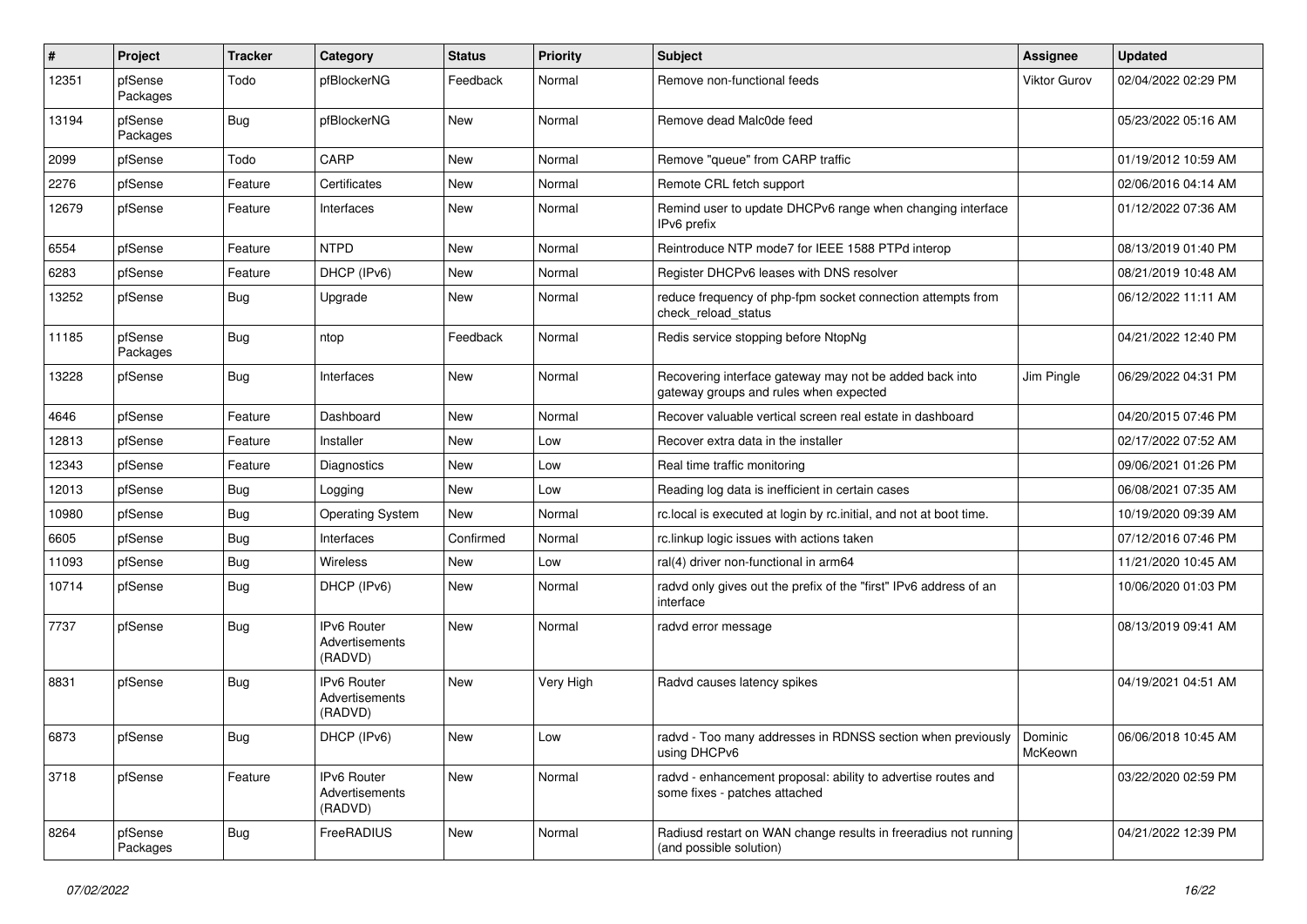| $\sharp$ | Project             | <b>Tracker</b> | Category                                 | <b>Status</b> | Priority | <b>Subject</b>                                                                                           | Assignee          | <b>Updated</b>      |
|----------|---------------------|----------------|------------------------------------------|---------------|----------|----------------------------------------------------------------------------------------------------------|-------------------|---------------------|
| 5652     | pfSense             | <b>Bug</b>     | Authentication                           | <b>New</b>    | Normal   | Radius IETF Class Group Assignment - Incorrect Standard                                                  |                   | 08/13/2019 01:39 PM |
| 4154     | pfSense             | <b>Bug</b>     | User Manager /<br>Privileges             | Confirmed     | Normal   | RADIUS authentication not working over IPv6                                                              |                   | 04/21/2022 12:39 PM |
| 10352    | pfSense             | <b>Bug</b>     | Authentication                           | <b>New</b>    | Very Low | RADIUS authentication fails with MSCHAPv1 or MSCHAPv2<br>when passwords contain international characters |                   | 06/20/2022 04:04 PM |
| 1434     | pfSense             | Feature        | OpenVPN                                  | <b>New</b>    | Normal   | Radius Accounting in OpenVPN                                                                             |                   | 05/04/2013 03:06 PM |
| 12730    | pfSense             | <b>Bug</b>     | <b>Captive Portal</b>                    | <b>New</b>    | Normal   | RADIUS accounting does not work if WAN is down                                                           |                   | 01/26/2022 05:13 AM |
| 6186     | pfSense             | <b>Bug</b>     | Services                                 | <b>New</b>    | Normal   | race conditions in service startup                                                                       |                   | 04/21/2022 12:39 PM |
| 4470     | pfSense             | Feature        | IPv6 Router<br>Advertisements<br>(RADVD) | New           | Normal   | RA page in GUI                                                                                           |                   | 08/20/2019 12:20 PM |
| 8712     | pfSense             | Feature        | <b>Traffic Shaper</b><br>(ALTQ)          | <b>New</b>    | Normal   | QOS on ipsec links                                                                                       |                   | 06/22/2020 06:27 AM |
| 8770     | pfSense             | Bug            | Interfaces                               | <b>New</b>    | Normal   | QinQ interfaces always show as active                                                                    |                   | 02/01/2020 09:47 AM |
| 12179    | pfSense<br>Packages | Feature        | qemu-guest-agent                         | <b>New</b>    | Normal   | QEMU package                                                                                             |                   | 07/30/2021 08:02 AM |
| 13197    | pfSense<br>Packages | Feature        | pfBlockerNG                              | <b>New</b>    | Normal   | Put a Single donation link and a proper patreon lin in the<br>pfBlocker Support Banner / Widget          |                   | 05/23/2022 05:35 AM |
| 7244     | pfSense             | Feature        | Developer Tools                          | <b>New</b>    | Normal   | Publish pfsense as a Vagrant Basebox                                                                     |                   | 01/29/2019 04:09 AM |
| 9293     | pfSense             | Feature        | Web Interface                            | New           | Low      | Provide WebUI message (banner) prior to login                                                            |                   | 08/14/2019 02:39 PM |
| 7212     | pfSense             | Feature        | Hardware / Drivers                       | <b>New</b>    | Normal   | Provide Driver for SG-1000 Crypto Accelerator                                                            | Luiz Souza        | 08/20/2019 08:46 AM |
| 8087     | pfSense             | <b>Bug</b>     | Authentication                           | <b>New</b>    | Normal   | Provide Calling-Station-ID to RADIUS backed VPN connections                                              |                   | 06/06/2020 05:36 AM |
| 10581    | pfSense             | Feature        | Logging                                  | <b>New</b>    | Normal   | Provide ability to disable nginx access logging to remote syslog<br>server                               |                   | 05/21/2020 08:36 PM |
| 12759    | pfSense Plus        | <b>Bug</b>     | Package System                           | <b>New</b>    | Very Low | Proprietary packages link to non-existant or non-public github<br>pages                                  |                   | 02/09/2022 10:43 AM |
| 3387     | pfSense             | Feature        | Aliases / Tables                         | <b>New</b>    | Normal   | process alias uritable Frequency                                                                         |                   | 08/21/2019 11:01 AM |
| 6321     | pfSense             | Bug            | L <sub>2</sub> TP                        | New           | Normal   | Problem with connecting I2tp over ipsec from android and<br>windows                                      |                   | 11/13/2020 11:01 AM |
| 6176     | pfSense<br>Packages | Feature        | OpenVPN Client<br>Export                 | New           | Normal   | Privilege for OpenVPN Client Export                                                                      |                   | 10/05/2020 07:33 AM |
| 12393    | pfSense             | Bug            | <b>Traffic Shaper</b><br>(ALTQ)          | New           | Low      | Priority of qOthersLow higher than default queues                                                        |                   | 09/21/2021 02:48 PM |
| 11545    | pfSense             | Regression     | Interfaces                               | Feedback      | Normal   | Primary interface address is not always used when VIPs are<br>present                                    | Reid<br>Linnemann | 06/28/2022 12:01 PM |
| 11826    | pfSense<br>Packages | Feature        | <b>ACME</b>                              | New           | Normal   | Preserve acme SAN Method parameters for new cert creations                                               |                   | 04/20/2021 02:02 PM |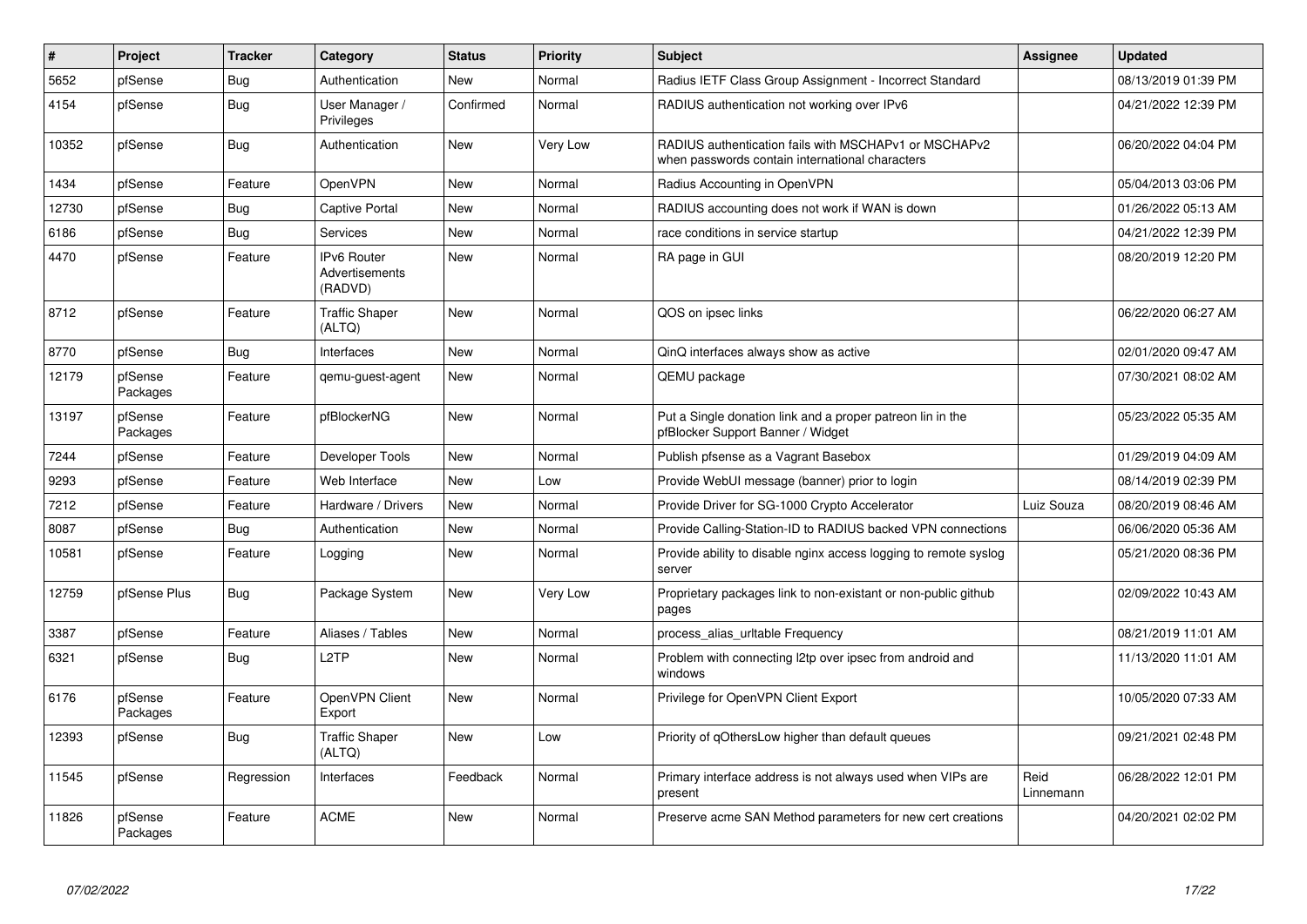| $\vert$ # | <b>Project</b>      | <b>Tracker</b> | Category                            | <b>Status</b>                 | <b>Priority</b> | <b>Subject</b>                                                                                                                      | Assignee   | <b>Updated</b>      |
|-----------|---------------------|----------------|-------------------------------------|-------------------------------|-----------------|-------------------------------------------------------------------------------------------------------------------------------------|------------|---------------------|
| 11163     | pfSense<br>Packages | Feature        | <b>ACME</b>                         | <b>Pull Request</b><br>Review | Normal          | Preferred Chain option                                                                                                              |            | 10/18/2021 09:10 AM |
| 1833      | pfSense             | Feature        | PPTP                                | New                           | Normal          | PPTP type WAN IPv6 support                                                                                                          |            | 08/20/2019 10:12 AM |
| 9633      | pfSense             | Feature        | <b>PPPoE Server</b>                 | <b>New</b>                    | Normal          | PPPoE/L2TP Server Status Page                                                                                                       |            | 10/09/2021 12:05 PM |
| 9617      | pfSense             | Feature        | <b>PPP</b> Interfaces               | New                           | Normal          | PPPoE Static IP Configuration in GUI                                                                                                |            | 10/15/2021 08:52 PM |
| 32        | pfSense             | Todo           | User Manager /<br>Privileges        | <b>New</b>                    | Normal          | PPPoE Server users integration with user manager                                                                                    |            | 02/06/2016 04:53 AM |
| 1826      | pfSense             | Feature        | <b>PPPoE Server</b>                 | New                           | Normal          | PPPoE server IPv6 support                                                                                                           |            | 03/25/2022 04:25 PM |
| 12436     | pfSense             | <b>Bug</b>     | PPPoE Server                        | New                           | Normal          | Pppoe server config gui does not allow setting of chap<br>authentication, and sets the network start address for allocation<br>to 0 |            | 10/21/2021 08:15 AM |
| 8078      | pfSense             | Feature        | PPP Interfaces                      | New                           | Normal          | PPPoE Reconnect Wait Time                                                                                                           |            | 11/09/2017 05:13 PM |
| 8512      | pfSense             | Bug            | PPP Interfaces                      | New                           | Normal          | PPPoE reconnect fails after interface flap                                                                                          |            | 08/20/2019 10:06 AM |
| 9192      | pfSense             | <b>Bug</b>     | <b>PPP</b> Interfaces               | New                           | Normal          | PPPoE daemon selects wrong interface                                                                                                |            | 08/20/2019 10:05 AM |
| 895       | pfSense             | Feature        | <b>PPP</b> Interfaces               | New                           | Very Low        | PPP subsystem MPPE/MPPC support                                                                                                     |            | 09/10/2019 04:24 PM |
| 10875     | pfSense             | <b>Bug</b>     | Gateways                            | New                           | Normal          | PPP periodic reset does not fully restore gateway group<br>round-robin functionality                                                | Luiz Souza | 11/05/2020 07:44 AM |
| 13307     | pfSense             | Bug            | <b>PPP</b> Interfaces               | New                           | High            | PPP interface custom reset date/time Hour and Minute fields do<br>not properly handle "0" value                                     |            | 06/28/2022 12:01 PM |
| 6255      | pfSense             | Bug            | PPP Interfaces                      | Confirmed                     | Low             | PPP Country/Provider/Plan configuration not saved                                                                                   |            | 04/25/2016 07:15 PM |
| 10204     | pfSense             | Feature        | Interfaces                          | New                           | Low             | Possible clarification of Track IPv6 Interface Subnet ID                                                                            |            | 01/23/2020 01:04 PM |
| 6207      | pfSense             | Feature        | Rules / NAT                         | New                           | Normal          | Please, add "THIS IF broadcast" Macro for use in firewall rules                                                                     |            | 08/21/2019 11:01 AM |
| 6228      | pfSense             | Feature        | <b>Operating System</b>             | New                           | Normal          | Please provide a means for IGMPv3 and MLDv2 support                                                                                 |            | 05/20/2020 03:21 PM |
| 11827     | pfSense<br>Packages | Feature        | <b>ACME</b>                         | New                           | Normal          | Please include acme deploy folder/scripts                                                                                           |            | 03/06/2022 04:31 AM |
| 7781      | pfSense             | Feature        | Rules / NAT                         | New                           | Normal          | Please Enable Rule Separators on Manual Outbound NAT                                                                                |            | 08/21/2019 09:07 AM |
| 7082      | pfSense             | Bug            | Package System                      | New                           | Normal          | pkg edit.php - impossible to use default value with<br>rowhelperfield                                                               |            | 08/21/2019 09:15 AM |
| 7195      | pfSense             | <b>Bug</b>     | Package System                      | New                           | Normal          | pkg_edit.php - <checkenablefields> tag has no effect on fields<br/>other than checkbox/input</checkenablefields>                    |            | 08/21/2019 09:15 AM |
| 7531      | pfSense             | Feature        | Package System                      | New                           | Low             | pkg behavior when encountering invalid SSL certificate                                                                              |            | 05/08/2017 06:57 PM |
| 9838      | pfSense             | Feature        | OpenVPN                             | New                           | Normal          | PKCS11 support                                                                                                                      |            | 10/20/2019 02:12 PM |
| 9024      | pfSense             | <b>Bug</b>     | <b>Traffic Shaper</b><br>(Limiters) | Feedback                      | Normal          | Ping packet loss under load when using limiters                                                                                     |            | 05/12/2022 11:55 AM |
| 12907     | pfSense<br>Packages | <b>Bug</b>     | PIMD                                | Feedback                      | Normal          | PIMD: Nonexistent interfaces should be hidden/disabled in<br>pimd.conf before bringing up the service                               |            | 03/07/2022 03:51 PM |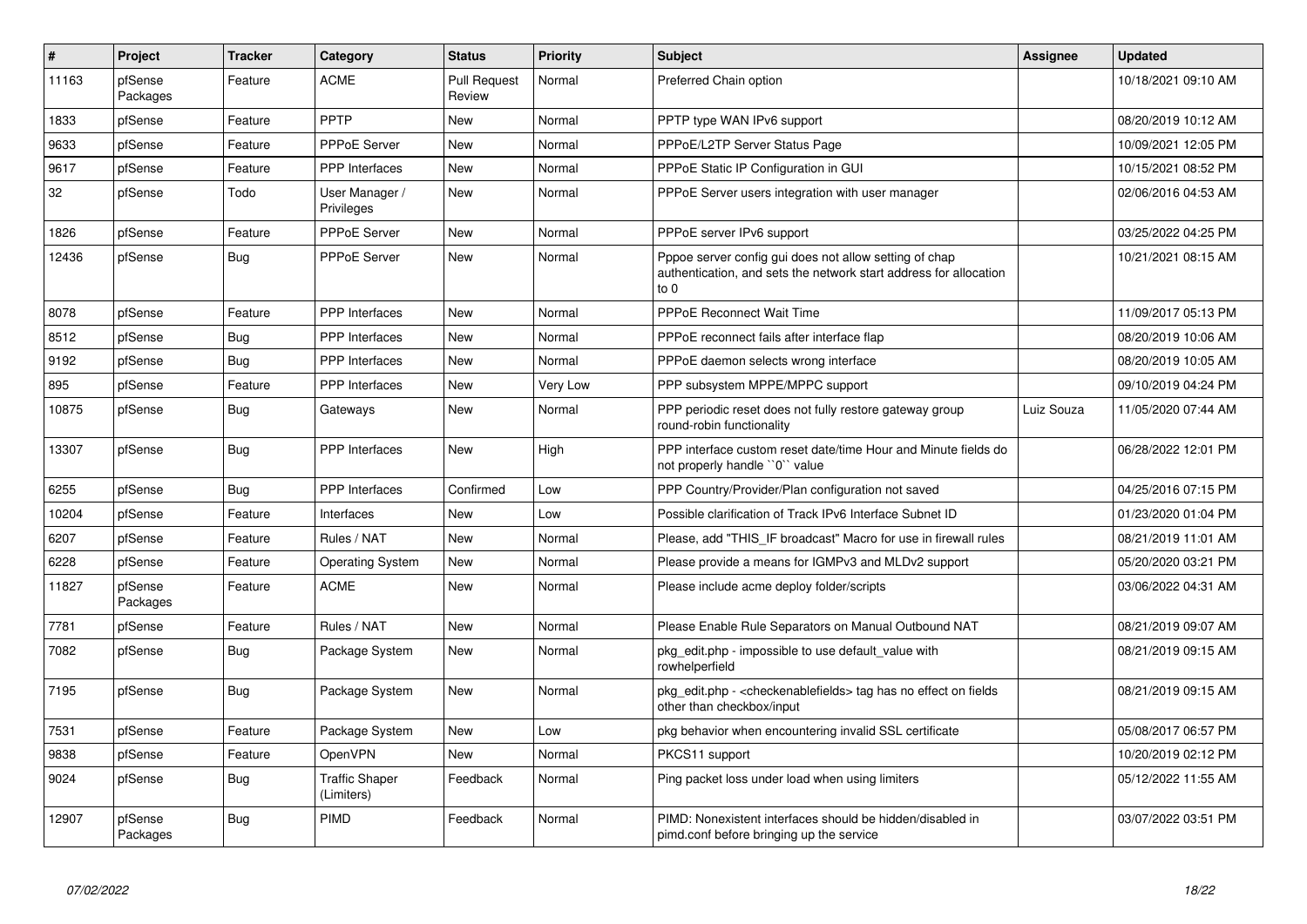| #     | Project             | <b>Tracker</b> | Category                | <b>Status</b> | <b>Priority</b> | <b>Subject</b>                                                                                     | Assignee      | <b>Updated</b>      |
|-------|---------------------|----------------|-------------------------|---------------|-----------------|----------------------------------------------------------------------------------------------------|---------------|---------------------|
| 12538 | pfSense<br>Packages | <b>Bug</b>     | <b>PIMD</b>             | New           | Normal          | PIMD sub-interface bug                                                                             |               | 11/20/2021 09:44 PM |
| 10692 | pfSense<br>Packages | <b>Bug</b>     | PIMD                    | Feedback      | Normal          | PIMD starts twice at boot                                                                          |               | 04/21/2022 12:40 PM |
| 12774 | pfSense             | Bug            | Backup / Restore        | New           | Normal          | Picture widget image is not saved in backup                                                        |               | 04/04/2022 04:48 AM |
| 9353  | pfSense             | <b>Bug</b>     | Dashboard               | New           | Low             | PHPSession errors from limited access to dashboard and<br>widgets                                  |               | 10/06/2020 09:31 AM |
| 13167 | pfSense             | <b>Bug</b>     | <b>Dynamic DNS</b>      | New           | Normal          | phpDynDNS: DigitalOcean ddns update fails (bad request,<br>invalid character '-' in request id)    |               | 06/16/2022 09:30 PM |
| 11898 | pfSense<br>Packages | <b>Bug</b>     | apcupsd                 | New           | Normal          | PHP error from apcupsd dashboard widget                                                            |               | 05/07/2021 09:12 AM |
| 11430 | pfSense             | <b>Bug</b>     | Interfaces              | <b>New</b>    | Normal          | PHP console spam after Assigning Interfaces                                                        |               | 10/09/2021 10:37 AM |
| 12849 | pfSense             | <b>Bug</b>     | <b>Operating System</b> | New           | Normal          | pfsync kernel crash on reboot                                                                      | Mateusz Guzik | 02/22/2022 02:02 PM |
| 8100  | pfSense             | <b>Bug</b>     | CARP                    | New           | Normal          | pfsync Initially Deletes States on Primary for Connections<br><b>Established through Secondary</b> | Luiz Souza    | 02/08/2022 12:59 PM |
| 7430  | pfSense             | <b>Bug</b>     | Interfaces              | <b>New</b>    | Normal          | pfsense-utils.inc - where is ipaddr configured() should account<br>for loopback interface          |               | 08/13/2019 03:48 PM |
| 12768 | pfSense             | Feature        | Upgrade                 | <b>New</b>    | Normal          | pfSense-repo: Make sure default config file exists                                                 |               | 06/28/2022 12:01 PM |
| 10279 | pfSense<br>Packages | Bug            | open-vm-tools           | New           | Normal          | pfSense's OpenVM Tools on ESXi 6.7 no longer provides guest<br>vm functionality                    |               | 03/01/2020 06:07 PM |
| 7138  | pfSense             | <b>Bug</b>     | DHCP (IPv6)             | Assigned      | Normal          | Pfsense wide dhcpv6 client doesn't recognise ifid statement                                        |               | 04/21/2022 12:39 PM |
| 8576  | pfSense             | <b>Bug</b>     | Rules / NAT             | Feedback      | Low             | pfSense stops passing traffic after some time when using<br>Outbound NAT pool w/ Sticky Address    |               | 10/28/2021 01:47 PM |
| 6430  | pfSense             | <b>Bug</b>     | <b>DNS Resolver</b>     | Confirmed     | Low             | pfsense should sanity-check hostnames when copying from<br>dhcpd.leases to /etc/hosts              |               | 08/13/2019 01:23 PM |
| 12888 | pfSense             | <b>Bug</b>     | Rules / NAT             | <b>New</b>    | Normal          | pfSense sends un-NATed packets during OpenVPN startup                                              |               | 03/01/2022 03:13 PM |
| 9876  | pfSense             | Feature        | <b>Operating System</b> | New           | Normal          | PFsense on KVM: Web interface hint to disable "Hardware<br>Checksum Offloading"                    |               | 07/03/2020 07:11 AM |
| 4499  | pfSense             | Feature        | <b>LAGG Interfaces</b>  | <b>New</b>    | Normal          | pfSense LAGG interfaces; unable to set speed and duplex for<br>member interfaces.                  |               | 08/21/2019 11:16 AM |
| 12828 | pfSense             | <b>Bug</b>     | Wireless                | New           | Normal          | pfSense keeps crashing (Fatal trap 12: page fault while in kernel<br>mode)                         |               | 02/21/2022 07:55 AM |
| 7352  | pfSense             | <b>Bug</b>     | Routing                 | New           | Normal          | pfSense IPv6 static route is dumped after a WAN flap                                               |               | 01/20/2022 09:35 AM |
| 12861 | pfSense Docs        | Correction     | Hardware                | New           | Normal          | pfSense hardware tuning guide references obsolete interface<br>loader variable & buffer limits     |               | 02/23/2022 05:31 PM |
| 10693 | pfSense<br>Packages | <b>Bug</b>     | <b>BIND</b>             | New           | Normal          | pfSense Bind Zone Editor UI does not update zone serial<br>number when a change is made            |               | 09/01/2021 12:51 AM |
| 10760 | pfSense<br>Packages | <b>Bug</b>     | <b>BIND</b>             | New           | High            | pfSense BIND 9.14.12 server terminates due to assertion failure                                    |               | 07/11/2020 04:53 PM |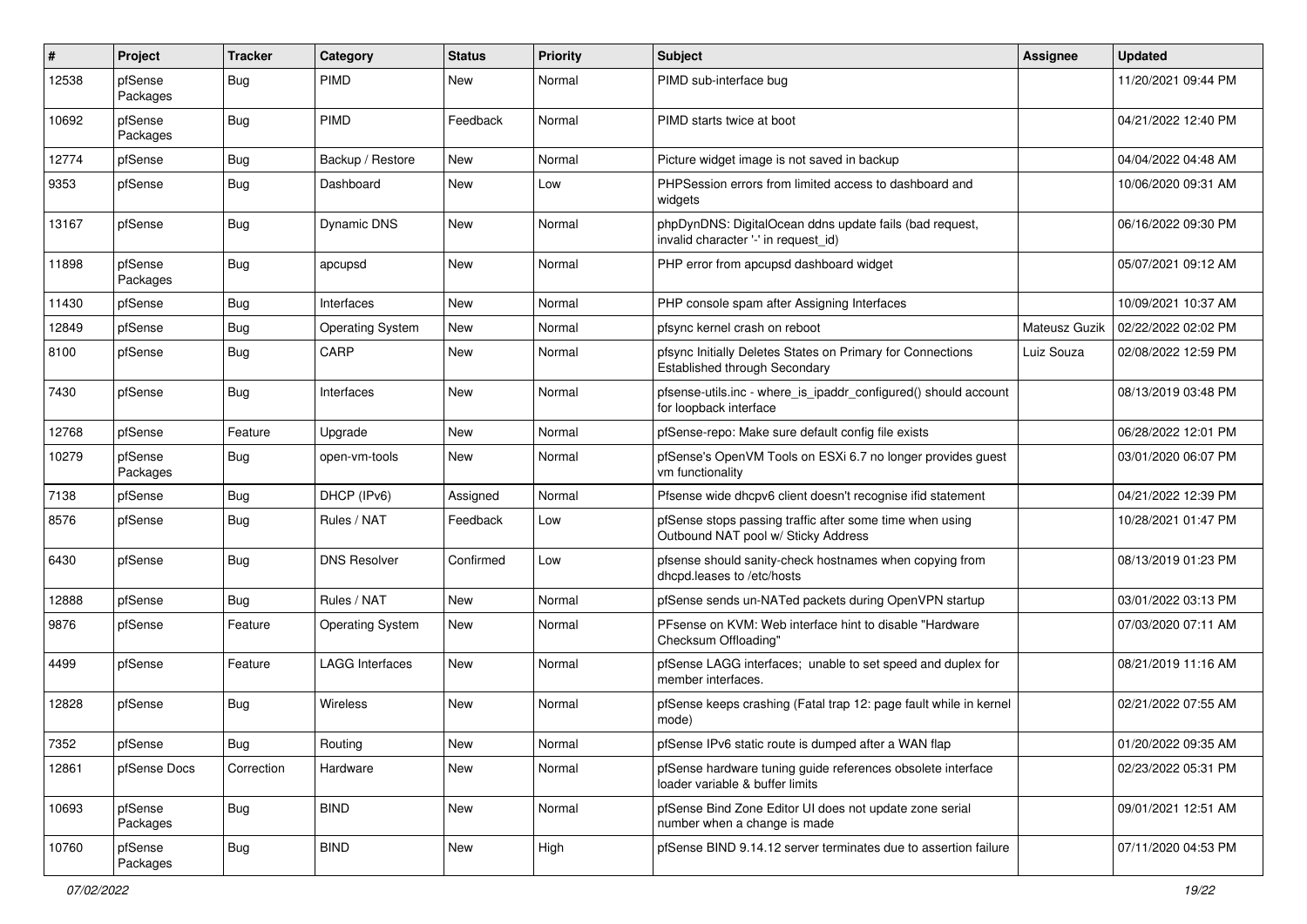| $\sharp$ | Project             | <b>Tracker</b> | Category                | <b>Status</b> | <b>Priority</b> | <b>Subject</b>                                                                                                         | <b>Assignee</b>     | <b>Updated</b>      |
|----------|---------------------|----------------|-------------------------|---------------|-----------------|------------------------------------------------------------------------------------------------------------------------|---------------------|---------------------|
| 11525    | pfSense<br>Packages | <b>Bug</b>     | Suricata                | New           | Normal          | pfsense 2.5.0 release version for vlan issue to suricata                                                               |                     | 11/11/2021 08:16 AM |
| 10671    | pfSense             | Bug            | <b>Operating System</b> | New           | Normal          | pfsense 2.4.5 1 does not boot on Gen2 2012R2 HyperV VM                                                                 |                     | 05/09/2021 06:39 AM |
| 6521     | pfSense<br>Packages | Bug            | squidguard              | New           | Normal          | pfsense 2.3.1 squidguard -> Groups ACL -> Target Rules List<br>missing                                                 |                     | 06/25/2016 10:49 PM |
| 6471     | pfSense<br>Packages | Bug            | squidguard              | New           | Normal          | pfsense 2.3.1 squidguard -> common ACL -> Target Rules List<br>missing                                                 |                     | 06/08/2016 06:22 PM |
| 11040    | pfSense<br>Packages | <b>Bug</b>     | pfBlockerNG             | New           | Normal          | pfb_filter core faults when clearing firewall log                                                                      |                     | 11/07/2020 01:44 PM |
| 11260    | pfSense<br>Packages | Feature        | pfBlockerNG             | New           | Normal          | pfBlockerNG: predefined ASN groups for Google, Facebook,<br>Apple, etc with useful selections                          |                     | 01/18/2021 03:46 PM |
| 10590    | pfSense<br>Packages | Bug            | pfBlockerNG             | New           | Normal          | pfBlockerNG: Invalid argument supplied for foreach()                                                                   |                     | 05/26/2020 08:22 AM |
| 10278    | pfSense<br>Packages | Bug            | pfBlockerNG             | New           | Normal          | pfBlockerNG: Formatting issue on DNSBL stats page                                                                      |                     | 02/24/2020 01:36 PM |
| 9724     | pfSense<br>Packages | <b>Bug</b>     | pfBlockerNG             | New           | High            | pfblockerng-firewall-filter-service-will-not-start                                                                     |                     | 09/05/2019 06:32 AM |
| 10253    | pfSense<br>Packages | <b>Bug</b>     | pfBlockerNG             | New           | Normal          | pfblockerng-devel uses user interface for VIP causing issues<br>with other services                                    |                     | 02/11/2020 09:17 AM |
| 12916    | pfSense<br>Packages | Bug            | pfBlockerNG             | New           | Normal          | pfBlockerNG-devel cron job does not trigger xmlrpc sync                                                                | <b>Viktor Gurov</b> | 04/11/2022 12:55 PM |
| 12918    | pfSense<br>Packages | Feature        | pfBlockerNG             | New           | Normal          | pfBlockerNG-devel changes from xmlrpc sync do not take effect<br>immediately                                           |                     | 03/07/2022 02:29 PM |
| 10252    | pfSense<br>Packages | <b>Bug</b>     | pfBlockerNG             | New           | High            | pfblockerng-devel                                                                                                      |                     | 02/11/2020 05:18 PM |
| 11209    | pfSense<br>Packages | Feature        | pfBlockerNG             | New           | Normal          | pfBlockerNG soft blocking                                                                                              |                     | 01/01/2021 02:07 PM |
| 12932    | pfSense<br>Packages | Feature        | pfBlockerNG             | New           | High            | pfblockerng per user whitelist                                                                                         |                     | 03/11/2022 11:08 AM |
| 13156    | pfSense<br>Packages | Regression     | pfBlockerNG             | New           | Normal          | pfBlockerNG IP block stats do not work                                                                                 |                     | 06/29/2022 07:00 AM |
| 9662     | pfSense<br>Packages | <b>Bug</b>     | pfBlockerNG             | New           | Normal          | PfblockerNG do not update after pfsense reboot and wait for<br>next cron task                                          |                     | 08/20/2019 09:00 AM |
| 12330    | pfSense<br>Packages | <b>Bug</b>     | pfBlockerNG             | Feedback      | Normal          | pfBlockerNG devel creating invalid NAT rules on boot                                                                   |                     | 04/21/2022 12:40 PM |
| 10164    | pfSense<br>Packages | Bug            | pfBlockerNG             | New           | Normal          | pfBlockerNG dashboard widget position is not maintained when<br>updating                                               |                     | 01/06/2020 10:06 AM |
| 11261    | pfSense<br>Packages | <b>Bug</b>     | pfBlockerNG             | New           | Normal          | pfBlockerNG ASN numbers in IPv4 (/IPv6) Custom_List<br>generate error(s) "Invalid numeric literal at line 1, column 7" |                     | 01/28/2021 08:34 AM |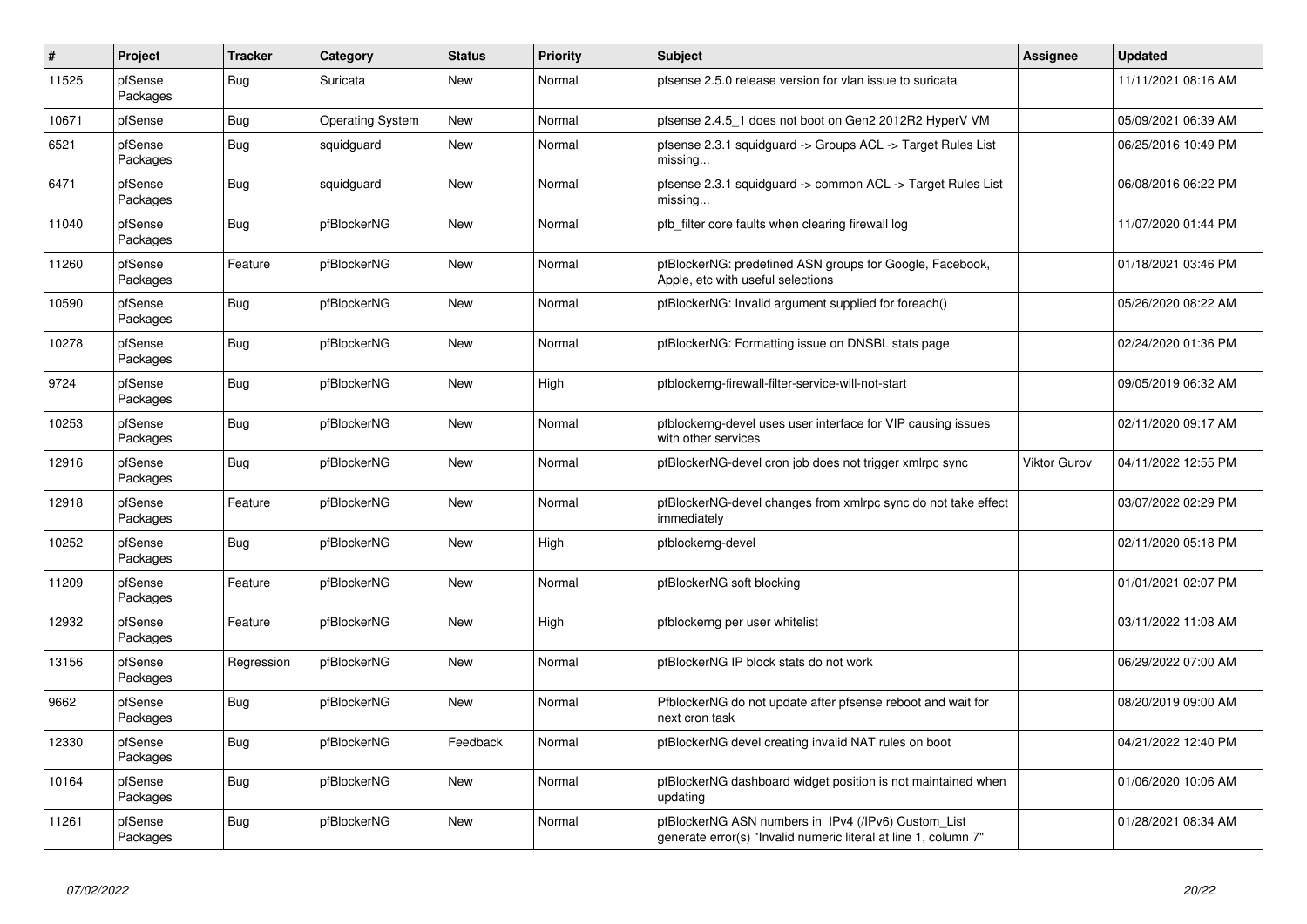| $\pmb{\#}$ | Project             | <b>Tracker</b> | Category                     | <b>Status</b> | <b>Priority</b> | <b>Subject</b>                                                                                               | <b>Assignee</b>     | <b>Updated</b>      |
|------------|---------------------|----------------|------------------------------|---------------|-----------------|--------------------------------------------------------------------------------------------------------------|---------------------|---------------------|
| 12706      | pfSense<br>Packages | Bug            | pfBlockerNG                  | Feedback      | Normal          | pfBlockerNG and unbound does not work after switching /var to<br>RAM disk                                    | <b>Viktor Gurov</b> | 03/24/2022 10:47 AM |
| 11398      | pfSense<br>Packages | Bug            | pfBlockerNG                  | New           | Normal          | pfBlocker upgrade hangs forever                                                                              |                     | 04/21/2022 12:39 PM |
| 13154      | pfSense<br>Packages | Bug            | pfBlockerNG                  | Confirmed     | Normal          | pfBlocker causing excessive CPU load                                                                         |                     | 06/28/2022 01:14 PM |
| 11184      | pfSense             | Bug            | FreeBSD                      | New           | Normal          | PF: State policy cannot be configurable                                                                      |                     | 02/09/2021 02:43 AM |
| 1683       | pfSense             | Feature        | Rules / NAT                  | New           | Normal          | PF scrub min-ttl option                                                                                      |                     | 09/23/2020 01:52 AM |
| 5075       | pfSense             | <b>Bug</b>     | Rules / NAT                  | Confirmed     | Normal          | pf errors that don't return a line number on first line don't file<br>notice                                 |                     | 09/01/2015 06:42 PM |
| 3943       | pfSense             | Feature        | <b>Operating System</b>      | New           | Low             | pf - divert-reply not implemented (usefull for haproxy)                                                      |                     | 10/16/2014 06:42 PM |
| 12120      | pfSense             | Feature        | <b>DHCP Relay</b>            | New           | Normal          | Permit several sets of destination DHCP servers in DHCP relay                                                |                     | 07/11/2021 05:41 PM |
| 3706       | pfSense             | <b>Bug</b>     | User Manager /<br>Privileges | New           | Normal          | Permission order affects default page on limited accounts, but<br>can't reorder                              |                     | 02/06/2016 04:10 AM |
| 10238      | pfSense             | Feature        | <b>Operating System</b>      | New           | <b>Very Low</b> | Periodic Scrub of ZFS filesystem                                                                             |                     | 12/31/2020 03:02 PM |
| 12122      | pfSense             | Bug            | Web Interface                | <b>New</b>    | Normal          | Perform greedy actions asychronously                                                                         |                     | 07/10/2021 01:10 PM |
| 12549      | pfSense             | Regression     | <b>IPsec</b>                 | New           | Normal          | Per-user Mobile IPsec settings are not applied to connecting<br>mobile clients                               | Jim Pingle          | 06/28/2022 12:01 PM |
| 1574       | pfSense             | Feature        | User Manager /<br>Privileges | New           | Normal          | Password quality enforcment.                                                                                 |                     | 02/06/2016 04:15 AM |
| 9485       | pfSense             | <b>Bug</b>     | User Manager /<br>Privileges | New           | Normal          | password match error on system_usermanager causes Group<br>membership to be reset.                           |                     | 04/26/2019 08:52 AM |
| 7365       | pfSense             | Feature        | Logging                      | New           | Low             | Pass firewall/filter rule set through logging for centralized loggers<br>to key on                           |                     | 03/07/2017 10:44 AM |
| 13209      | pfSense<br>Packages | <b>Bug</b>     | pfBlockerNG                  | <b>New</b>    | Low             | Parsing Filter log by pfBlockerNG creates IP Block log with<br>Source/Destination mixed up or wrong Direcion | <b>Viktor Gurov</b> | 05/25/2022 03:50 AM |
| 11770      | pfSense Plus        | <b>Bug</b>     | Hardware / Drivers           | <b>New</b>    | Normal          | Pantech UML295 USB Modem No Longer Functional                                                                |                     | 04/01/2021 11:28 AM |
| 12740      | pfSense             | <b>Bug</b>     | FreeBSD                      | Incomplete    | Normal          | panic: esp input cb: Unexpected address family                                                               |                     | 01/27/2022 01:19 PM |
| 13017      | pfSense             | Feature        | Packet Capture               | <b>New</b>    | Normal          | Packet capture: add preview results while capture is running                                                 |                     | 04/09/2022 11:08 AM |
| 4914       | pfSense             | Feature        | Diagnostics                  | New           | Low             | Packet Capture Settings                                                                                      |                     | 08/20/2019 08:51 AM |
| 4456       | pfSense             | Feature        | <b>Diagnostics</b>           | New           | Normal          | Packet capture additional filtering options                                                                  |                     | 08/20/2019 03:30 PM |
| 11724      | pfSense             | Bug            | Package System               | New           | Normal          | Packages unexpectedly removed when changing update<br>branches                                               |                     | 03/29/2021 08:09 AM |
| 5469       | pfSense             | <b>Bug</b>     | Package System               | Confirmed     | Low             | package.dtd XSD schema is a piece of pathetic, useless,<br>unmaintained junk                                 |                     | 11/22/2015 06:26 AM |
| 7954       | pfSense<br>Packages | <b>Bug</b>     | Squid                        | Confirmed     | Normal          | Package upgrade/reinstall gets stuck on deinstall if the<br>package-provided service is not running          |                     | 10/18/2017 12:04 PM |
| 7521       | pfSense             | Feature        | Package System               | New           | High            | Package Updates via Mirror                                                                                   |                     | 05/04/2017 08:21 PM |